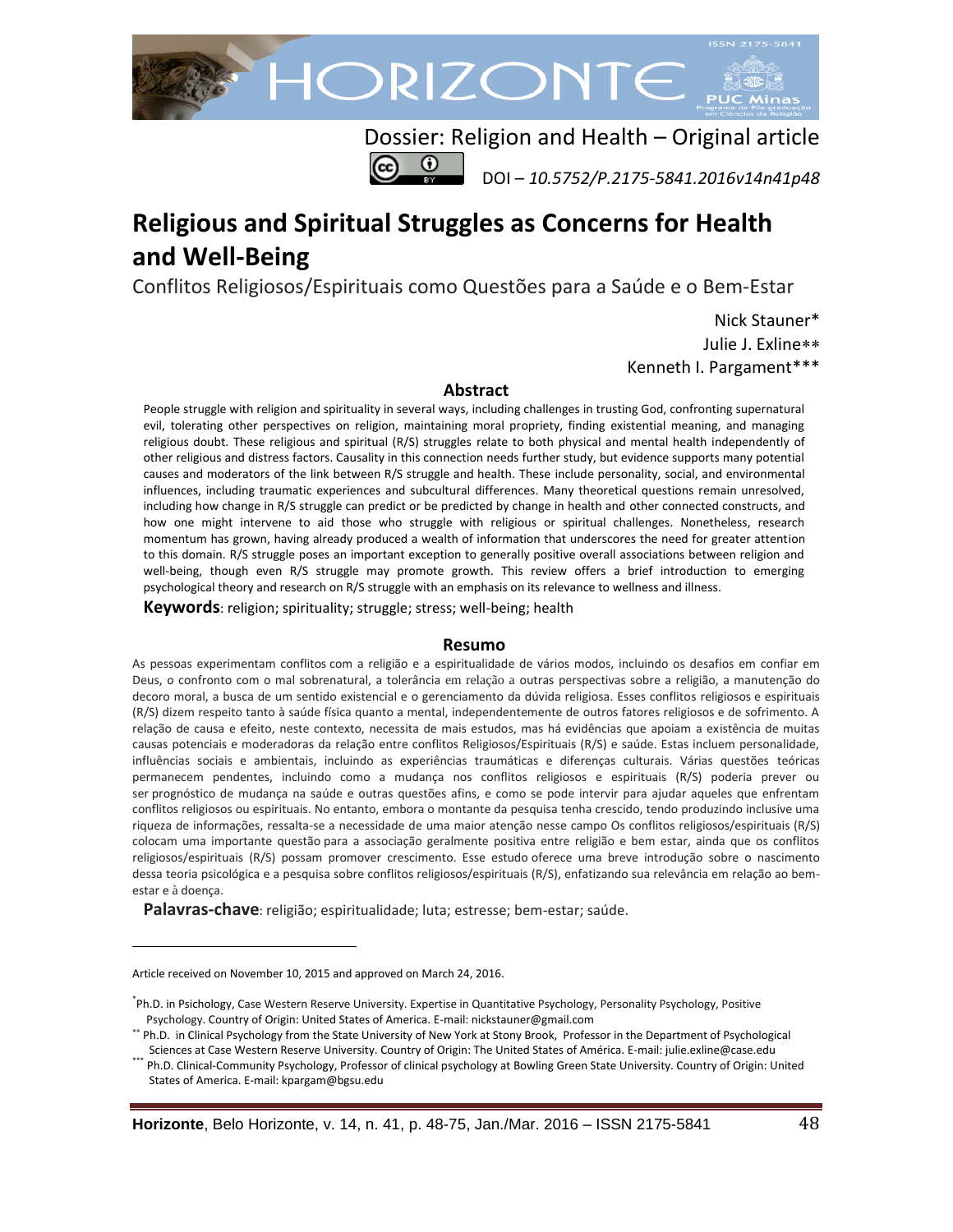# **Introduction**

Religious/spiritual (R/S) struggles present very rich and novel opportunities for research and theoretical development. Research and theory on R/S struggle are now blossoming into a full-fledged domain of health psychology, which poses a challenge for those who wish to keep pace. We offer a brief overview of this topic and invite interested readers to delve further into our references and other recent reviews (EXLINE, 2013; EXLINE, ROSE, 2005, 2013; MURRAY-SWANK, 2013; PARGAMENT, 2007; PARGAMENT et al., 2005).

People who struggle with religion or spirituality can often identify and describe these struggles clearly. One USA undergraduate we surveyed in 2014 offered this case:

> Around the time I turned 13, I started to struggle with some types of sin, mostly relating to sex, that were very discouraging and depressing for me. I had a very difficult time overcoming these sins and making any headway in my walk with the Lord. I would often lay in bed late at night, crying and asking for God's forgiveness.

This example illustrates the potential of religious struggles to cause serious distress. Yet another case suggests a different relationship between R/S struggle and well-being: "I got extremely depressed when I was 12. Long story short, I believed that God was telling me to become a missionary in India."

The ambiguity of this example implies that a dramatic reorientation of lifestyle toward religion could cause, result from, or otherwise accompany distress. Either struggle could build character, but struggles can also become chronic or lead to other difficulties.

Despite their relative obscurity in clinical literature, R/S struggles are not rare. More than a fourth of one large undergraduate sample reported R/S struggles (JOHNSON, HAYES, 2003). Half of an internet community sample reported negative feelings toward God due to God's perceived role in negative events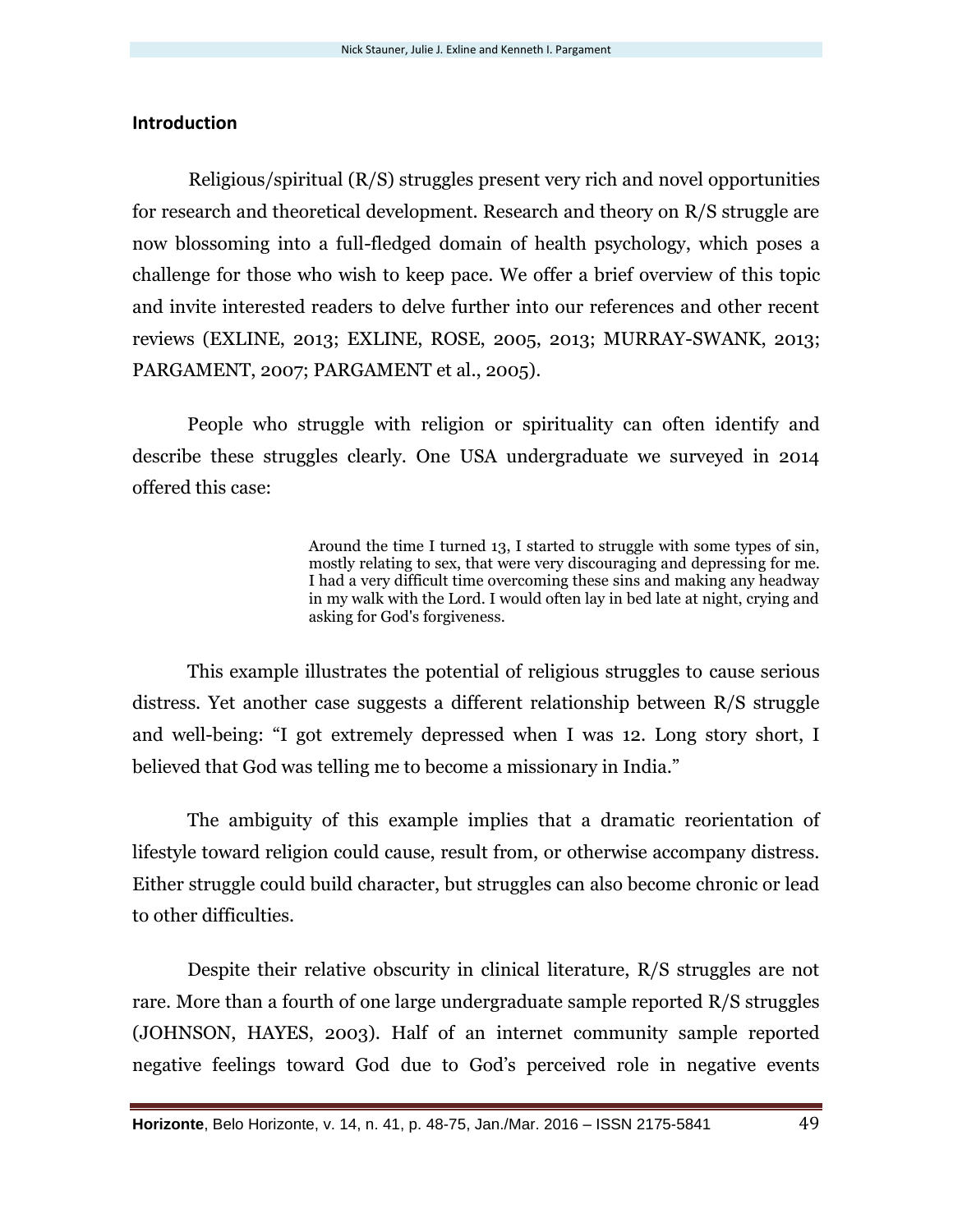(EXLINE, GRUBBS, 2011). The 1988 General Social Survey (GSS) revealed that 62% of a representative US sample reported sometimes feeling angry at God (EXLINE et al., 2011). Within a sample of people with chronic illnesses, 48% reported religious struggles (FITCHETT et al., 2004). R/S struggles appear in devotees to many major religions, including Christians, Jews (e.g., ROSMARIN, PARGAMENT, FLANNELLY, 2009), Muslims (e.g., ABU-RAIYA et al., 2008), Buddhists (PHILLIPS et al., 2009), and Hindus (TARAKESHWAR et al., 2003), as well as the nonreligious (TOUSSAINT, WILLIAMS, 2008) and nonspiritual (STAUNER et al., 2015a). A study of Muslims revealed that prevalences for R/S struggles ranged from 1–40% depending on the kind of struggle in question (ABU-RAIYA, PARGAMENT, EXLINE, AGBARIA, in press).

In many cultures, people may experience discomfort when discussing religion or spirituality openly. These topics often hold deep personal significance, but they invite controversy and can create inner turmoil. Many religions directly address fundamental concerns such as conflict with other people, clashes with supernatural evil, and the struggle for the approval of a higher power by resisting immoral impulses or doubts about doctrine. Yet the sensitivity of R/S topics casts even these expected R/S challenges further into shadow, leaving many to suffer in silent isolation. Some may be unable to find help outside their own religious communities, though these communities can also create or exacerbate problems in some cases. These social challenges can extend to psychologists and other health caregivers, many of whom may know little about the R/S aspects of their patients' troubles or how to manage them.

Many studies show that R/S struggles relate negatively to health and wellbeing. Scholars have gathered much evidence of the connection between health and R/S struggles through original research, reviews (e.g., ABU-RAIYA et al., 2010; EXLINE, 2013; EXLINE, ROSE, 2013; PARGAMENT, 2007) and meta-analyses (ANO, VASCONCELLES, 2005). Yet this negative link goes against the grain of dominant themes in the psychological intersection of religion and well-being,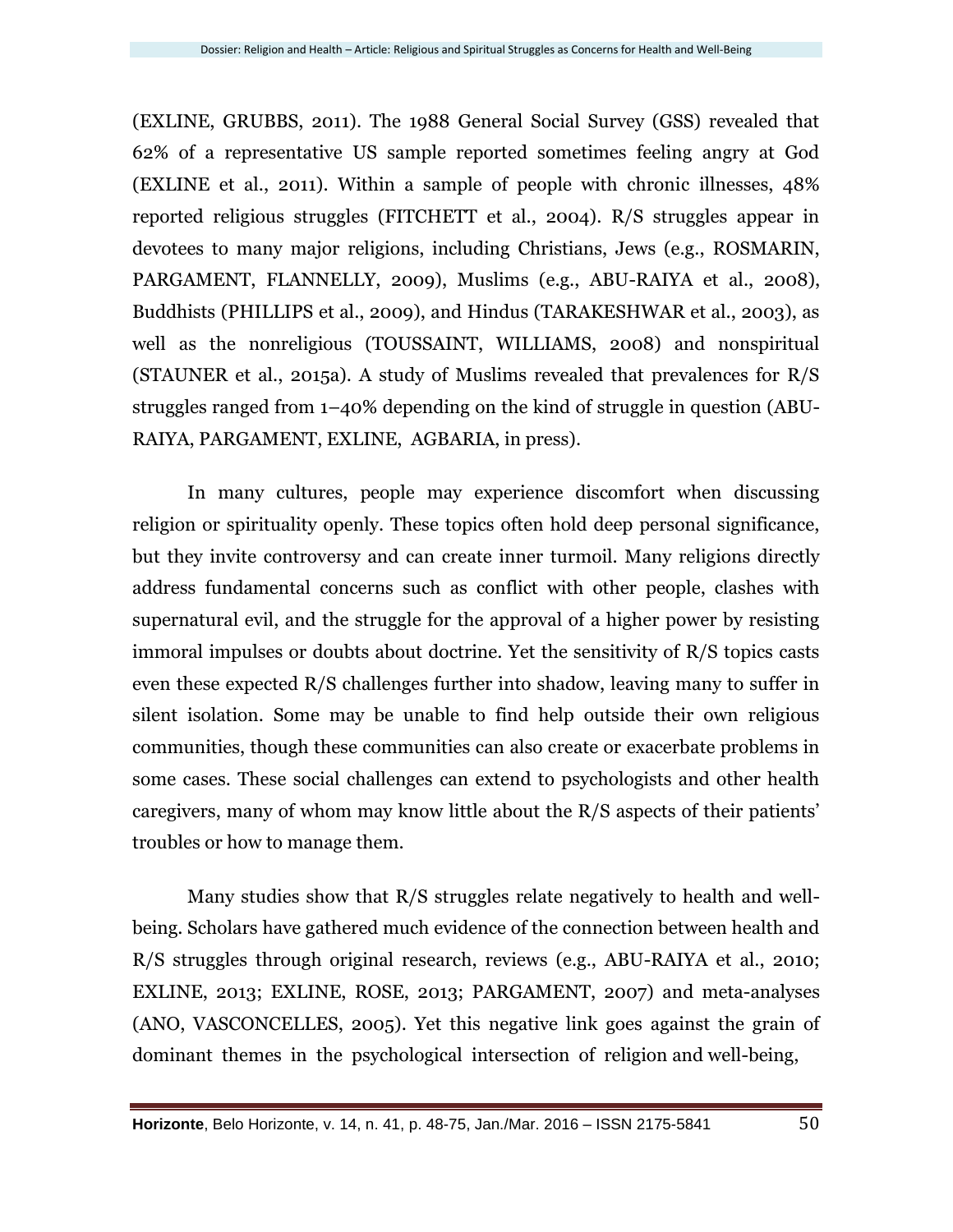which mostly describe positive relationships. Religion supports well-being through many channels, as by providing and protecting existential meaning (PARK, 2013), social bonds and attachment figures (e.g., GRANQVIST, KIRKPATRICK, 2013), coping methods (PARGAMENT, 1997), and self-control (MCCULLOUGH, WILLOUGHBY, 2009), and by aiding therapy (SPERRY, MILLER, 2011).

This review will introduce several kinds of exceptions to health's positive association with religion and spirituality. The scope will include risk factors that may cause, result from, or interact with R/S struggle, as well as implications for future work.

#### **1 Trauma and Illness**

R/S struggles can develop in many ways alongside life's other complications. Many religions inherently promote concern for unguaranteed spiritual salvation through securing a higher power's forgiveness or approval, resisting evil influences and immoral compulsions, or adhering faithfully to complex systems of belief and behavioral rules. These challenges become harder to manage when life circumstances present other stressors, prompting more R/S struggle (ANO, PARGAMENT, 2013). For example, intensity of childhood physical and sexual abuse can predict greater R/S struggle (GANJE-FLING, MCCARTHY, 1996), particularly when perpetrated by clergy (BENYEI, 2014). Such trauma may disrupt victims' trust in both their religious leaders and in God, thereby undermining spiritual, relational, and emotional health (PARGAMENT et al., 2008; WOLFE et al., 2006). Abuse may also alienate victims from their religious communities if social taboos suppress open discussion of these traumas. Effects of trauma on R/S struggle occur mostly through more direct effects on posttraumatic stress (BRADLEY et al., 2005).

Evidence linking physical and psychological health to R/S struggle suggests that *secondary struggles* may arise as a coping response to health problems in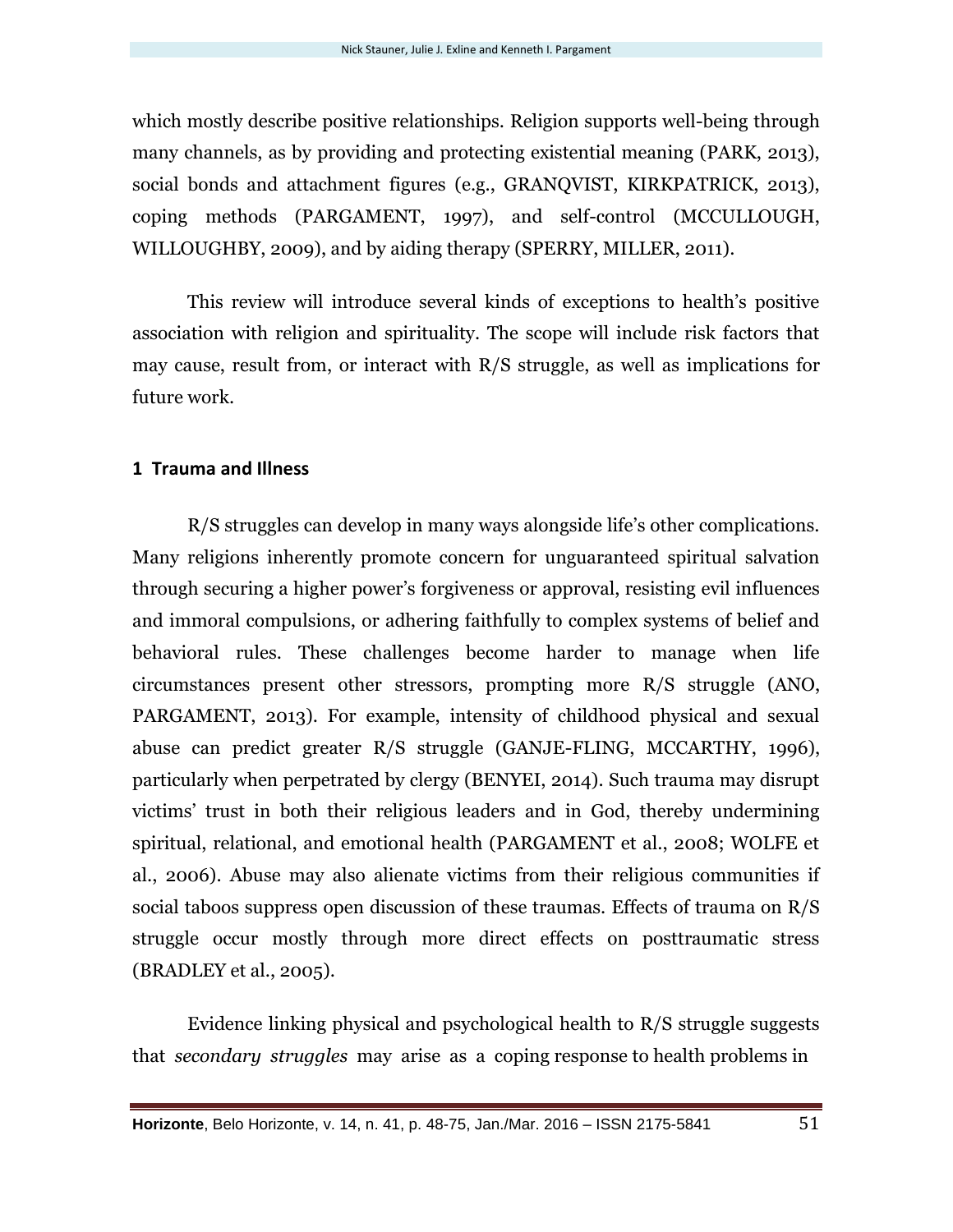general. Accordingly, theory frames some R/S struggles as *negative religious coping* responses (NRC; PARGAMENT et al., 1998), such as blaming God, the devil, or one's own sins for health problems, or interpreting problems as divine punishment or disproof of a benevolent God. NRC relates to (and may result from) concurrent emotional distress and psychosomatic and physical symptoms in college students. In hospital populations, NRC relates to more medical diagnoses, functional disabilities, and depression, and also relates to poorer cognitive functioning, subjective health, and quality of life (PARGAMENT et al., 1998). Longitudinal evidence also supports the potential for *primary struggles* to precede and cause depression rather than result from it (PIRUTINSKY et al., 2011).

Where R/S struggles manifest, whether as causes or results of these health problems, they also predict poorer prognoses for the associated health conditions and more difficulty coping with them. For example, adolescent psychiatric patients who report loss of faith suffer deeper depression and recover from it more slowly (DEW et al., 2010). In the geriatric clinical population, NRC predicts greater depression independently of patients' number of depressed episodes or amount of social support (BOSWORTH et al., 2003) and greater mortality risk over two years independently of several demographic, physical, and mental health factors (PARGAMENT et al., 2001). NRC relates to anxiety as well, especially for people who have been seriously sick or hurt recently (MCCONNELL et al., 2006). In a sample of disabled Iranian veterans, NRC predicted posttraumatic stress and psychiatric impairment independently of perceived physical health (AFLAKSEIR, COLEMAN, 2009). A sample of schizophrenia patients reported more practical burdens associated with their illness when they also reported more NRC, after controlling for severity of schizophrenic symptoms (DUARTE, 2009). In another clinical sample, appraising schizophrenia or bipolar disorder as punishment from God related to greater distress and personal losses due to mental illness (PHILLIPS, STEIN, 2007). Cancer patients who reported anger at God tended to experience more interference due to their illness and poorer adjustment in general, which worsened further over time unless their anger resolved (EXLINE et al.,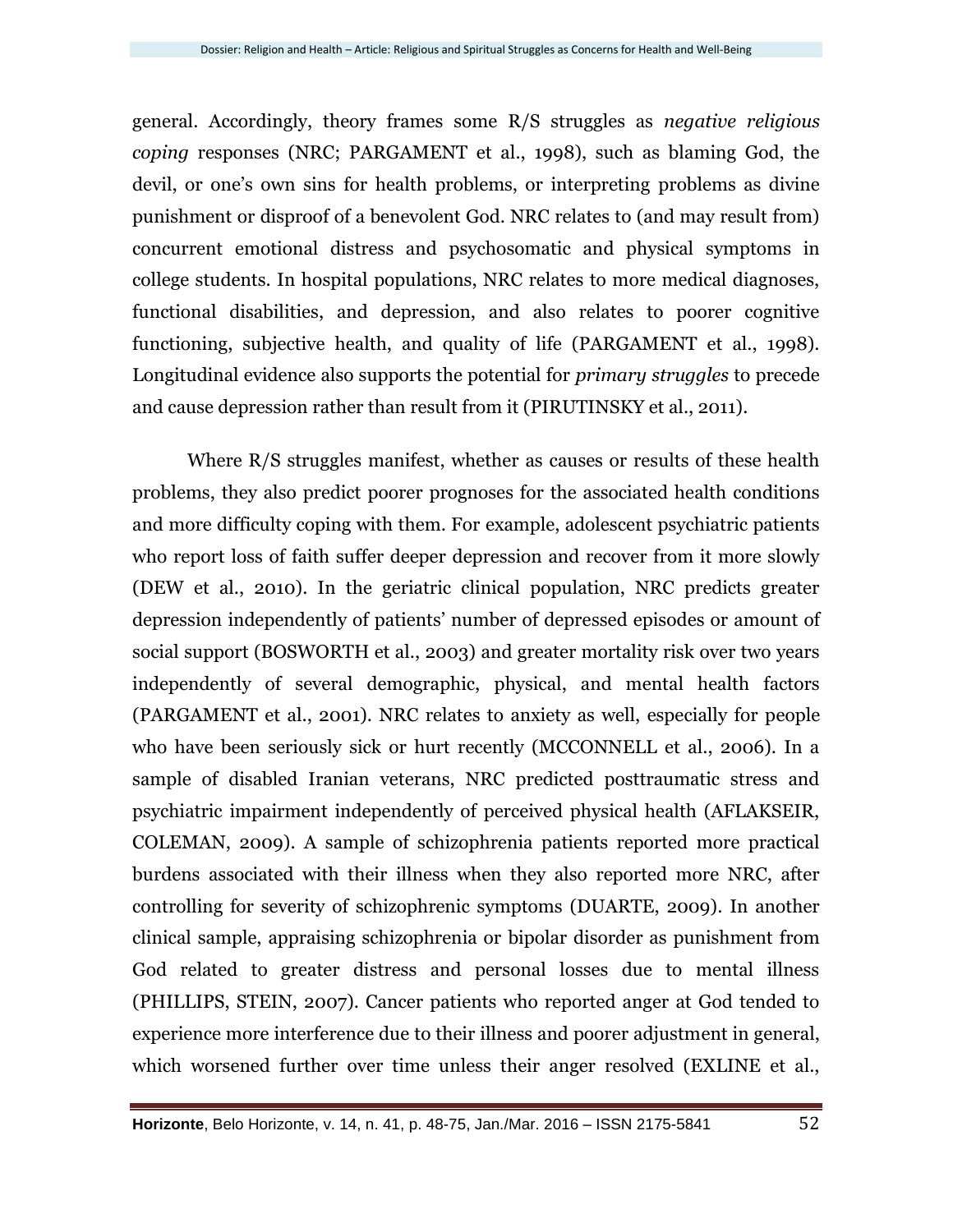2011). Medical rehabilitation patients who felt angry at God recovered their physical independence more slowly over time (FITCHETT et al., 1999).

## **2 Personal and Subcultural Risks**

It appears that people with a more negative orientation to relationships, themselves, and life generally report more R/S struggles. For instance, people with insecure attachment styles express more insecurity and disappointment in their relationships with God (HALL, EDWARDS, 2002). Of course, this differs from having no attachment to God, which may explain the relative absence of such struggles among nonbelievers (STAUNER et al., 2015a). Neuroticism also predicts R/S struggle independently of insecure attachment (ANO, PARGAMENT, 2013). This pattern generalizes to related constructs: negative affect, pessimism, depression, anxiety, paranoid ideation, hostility, and obsessive-compulsiveness also predict NRC (SCHOTTENBAUER et al., 2006; MCCONNELL et al., 2006; FITCHETT et al., 2004). Low self-rated confidence, competence, esteem, liking, fitness, and body image (independent of BMI; KIM, 2006) relate to more negative attitudes toward God as well (GREENWAY, MILNE, CLARKE, 2003).

More subtly related personality constructs may also affect susceptibility to R/S struggle. Entitlement predicts more anger at God independently of neuroticism and trait anger (GRUBBS, EXLINE, CAMPBELL, 2013). Spiritual entitlement may lead to unrealistic expectations from God and anger or disappointment when such expectations go unfulfilled (GRUBBS, EXLINE, CAMPBELL, TWENGE, PARGAMENT, in preparation), as may narcissism, a similar trait (HALL, EDWARDS, 2002).

Narcissism may also manifest as unrealistic standards for spiritual or moral purity among people of particularly scrupulous faith traditions (SHULTS, SANDAGE, 2006). Holding oneself to excessively stringent standards of behavior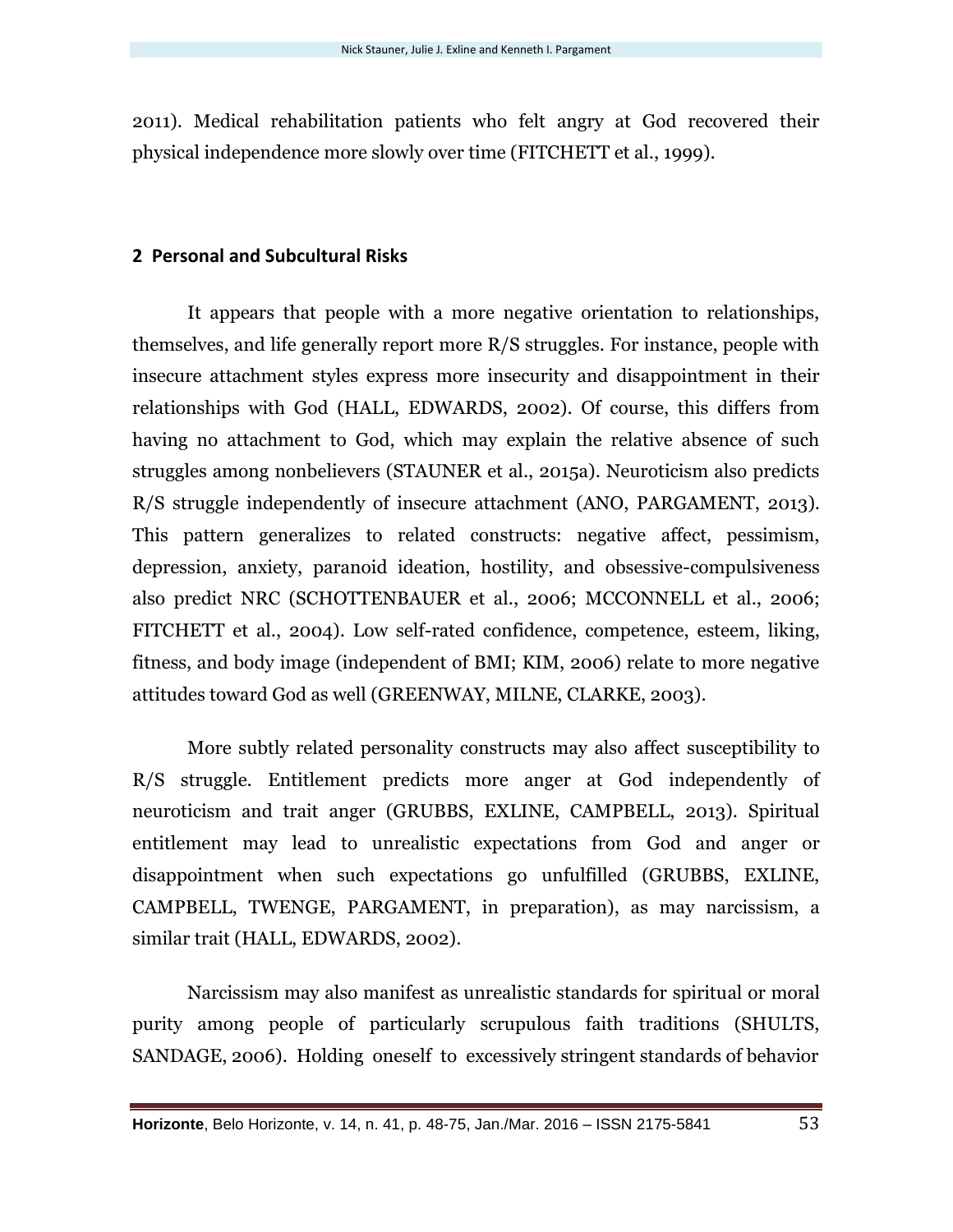may enable a narcissistic sense of moral superiority, but when one fails to uphold these standards, moral struggles such as R/S guilt or shame may result. The shattered sense of superiority may exacerbate these struggles among those with the more fragile style of narcissism (SANDAGE, MOE, 2011).

Aspects of some religious subcultures may play independent roles in cycles of religious striving and shame. Mainstream religion generally promotes moral awareness and may prevent immoral behavior (MCCULLOUGH, WILLOUGHBY, 2009), but R/S cults at the extreme fringe of scrupulousness may promote moral struggles by placing very intense demands on their members. *Spiritual abuse*, the use of religious authority to convince people of their inherent guilt and impending spiritual doom (especially for manipulative rather than compassionate purposes), may feature prominently in the dynamics of cults that place particularly unhealthy emphasis on the necessity of strict religious observance and heavy tribute and sacrifice to avoid damnation (PURCELL, 2008). When those suffering extraordinary spiritual shame see further investment in the costly display of religious commitment as their only opportunity for relief and salvation, a form of addiction to religion may result, mimicking the symptoms and consequences of obsessive-compulsive disorders (TAYLOR, 2002).

People who develop an addiction to religion may not recognize this as a problem, but religious addiction may still disrupt their personal, social, and professional lives. Subjectively recognizable R/S struggles such as fears of God and sin emerge in proportion to obsessive belief characteristics, which vary across both individuals and cultures (INOZU et al., 2012). In exceptionally pathological situations, cult leaders may cultivate dependence on the internal authority structure by framing their followers' preexisting support networks as channels of immoral or demonic influence. This introverted social pressure to submit to and depend on a cult leader, when combined with externalized pressure to reject outside influence, may generate an inward spiral of obsessive motives in cultists, whose personalities may change rapidly and drastically (CONWAY, SIEGELMAN,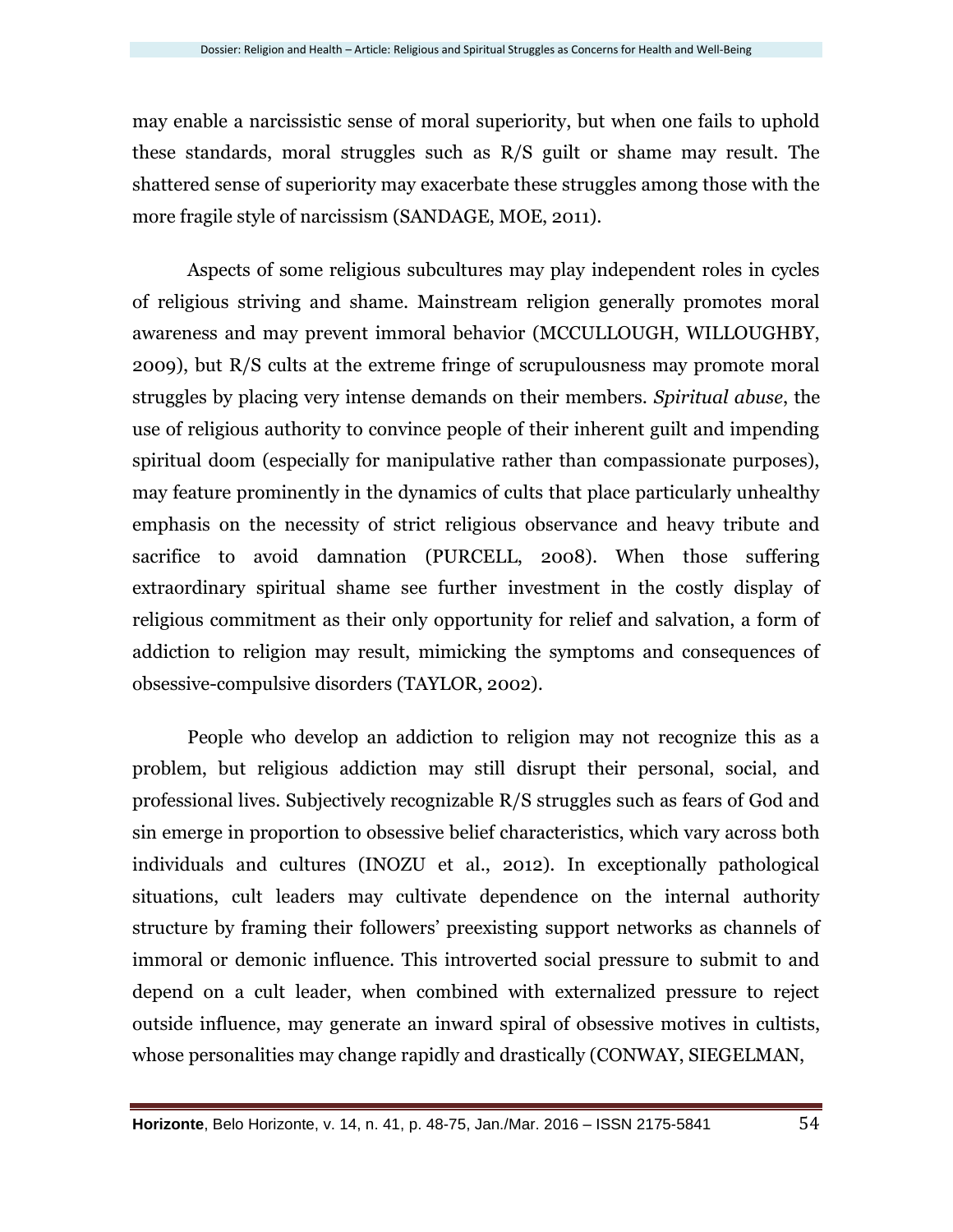1995). The worst health risks of destabilizing cult influences can result in the loss of lives to extreme stress, deprivation, and violence.

# **3 Taxonomic Structure of R/S Struggles**

In empirical terms, drawing distinctions among the various types of R/S struggles adds explanatory and predictive value. Struggles with God, other people, and religious doubt each predict psychological distress independently (ELLISON, LEE, 2010). In one clinical sample, alienation from God predicted depression much better than interpersonal struggle or religious fear and guilt, though fear and guilt predicted suicidality best (EXLINE, YALI, SANDERSON, 2000). In a large university sample, religiousness best predicted struggle with supernatural evil (EXLINE et al., 2014), whereas neuroticism best predicted ultimate meaning struggle, and lifetime trauma best predicted interpersonal R/S struggle (STAUNER et al., 2015c). When used as predictors, ultimate meaning struggle best predicted low well-being, whereas an independent, positive relationship with well-being emerged for religious doubt struggle when controlling other R/S struggles (STAUNER et al., 2015b).

This empirical evidence compels a closer look at discrete types of R/S struggle. Our coverage will follow the six-factor structure proposed by Exline and colleagues (2014), which categorizes R/S struggles as divine, demonic, interpersonal, moral, ultimate meaning, or doubt struggles. Only divine and demonic struggles necessarily entail supernatural belief, though these may concern the nonreligious, nonspiritual, and some nonbelievers nonetheless (STAUNER et al., 2015a; TOUSSAINT, WILLIAMS, 2008). Pargament (2007) has further differentiated interpersonal and intrapersonal (i.e., moral, meaning, and doubt) struggles.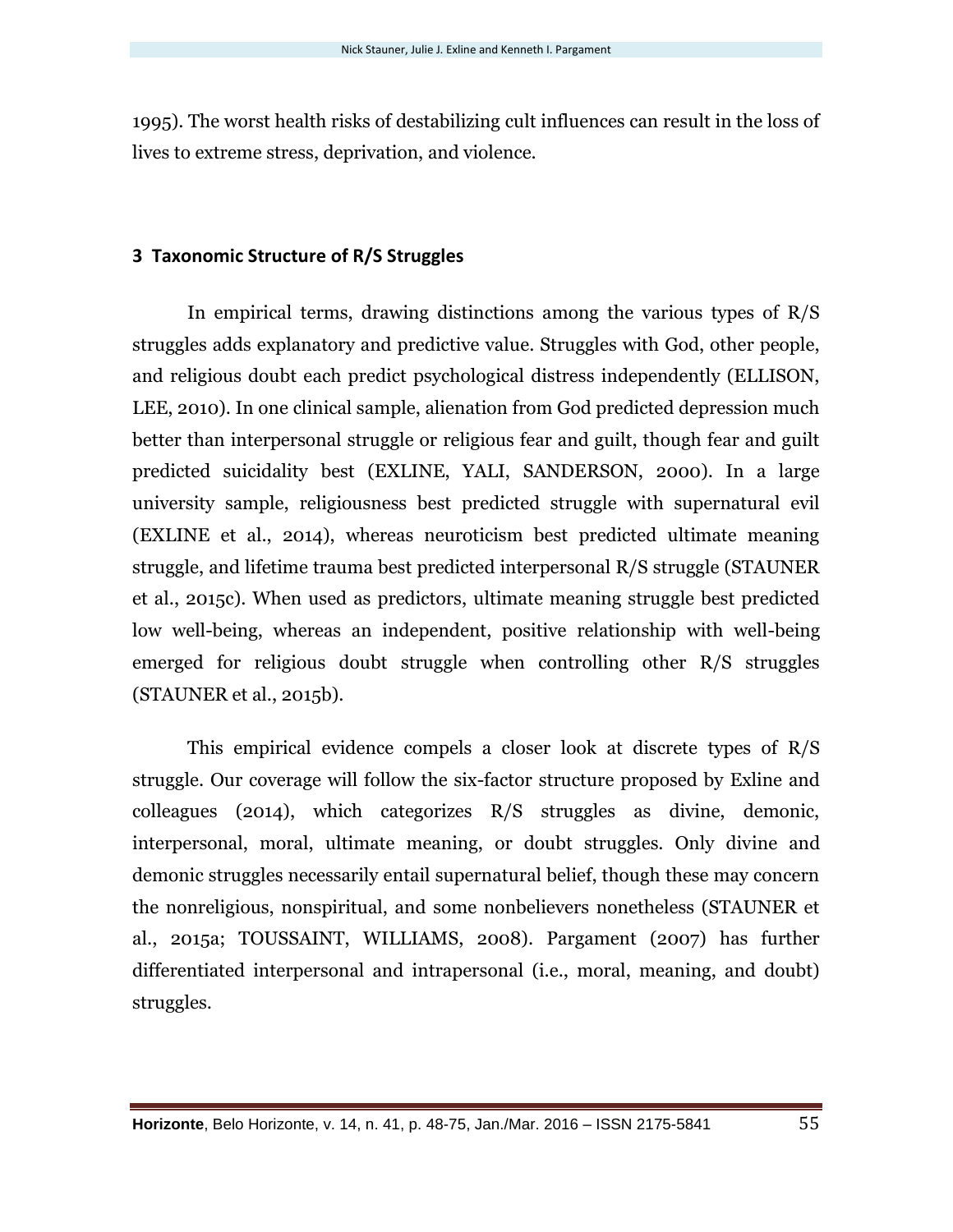# **3.1 Divine struggle**

Divine struggles comprise some of the most-researched varieties of R/S struggle. These struggles include anger at God and other negative or ambivalent emotions (BECK, 2006), such as feelings of God's disapproval, punishment, or abandonment. These problems may arise from personal actions in the same way as moral struggles (GRUBBS, EXLINE, 2014), or from more existential, religious, or spiritual sources such as non-benevolent theodicies (WILT, EXLINE, PARK, PARGAMENT, in press) including views of God as cruel or distant (EXLINE, GRUBBS, HOMOLKA, 2015).

People often feel uncomfortable admitting their own divine struggles. Religious groups differ both in the amount of divine struggle they report and in the degree to which they see anger at God as morally acceptable (EXLINE, KAPLAN, GRUBBS, 2012). Muslims may particularly resist expressions of anger at God (ABU-RAIYA et al.). Some nonbelievers also report a past history of anger at God or anger focused on a hypothetical image of God (BRADLEY et al., 2015; EXLINE et al., 2011). Nonreligious people also feel less forgiven by God than Christians do (TOUSSAINT, WILLIAMS, 2008).

Some argue that negativity toward God need not threaten one's relationship with God (EXLINE et al., 2012). However, when people disclose their anger at God to others, unsupportive or judgmental responses predict difficulty resolving the anger at God (EXLINE, GRUBBS, 2011). Most evidence indicates that negative attitudes toward God relate to poorer well-being and health behaviors concurrently and worsening health over time (FITCHETT et al., 1999, 2004; GREENWAY et al., 2003; EXLINE, 2013). Negative attitudes with known health relationships include fear of abandonment by God (HALL, EDWARDS, 2002; PARGAMENT et al., 2001), feeling unforgiven by God (TOUSSAINT et al., 2008; MARTIN, 2008), interpretation of negative events as divine punishment (PARGAMENT, KOENIG, PEREZ, 2000), and impersonal or hostile God images (BENSON, SPILKA, 1973).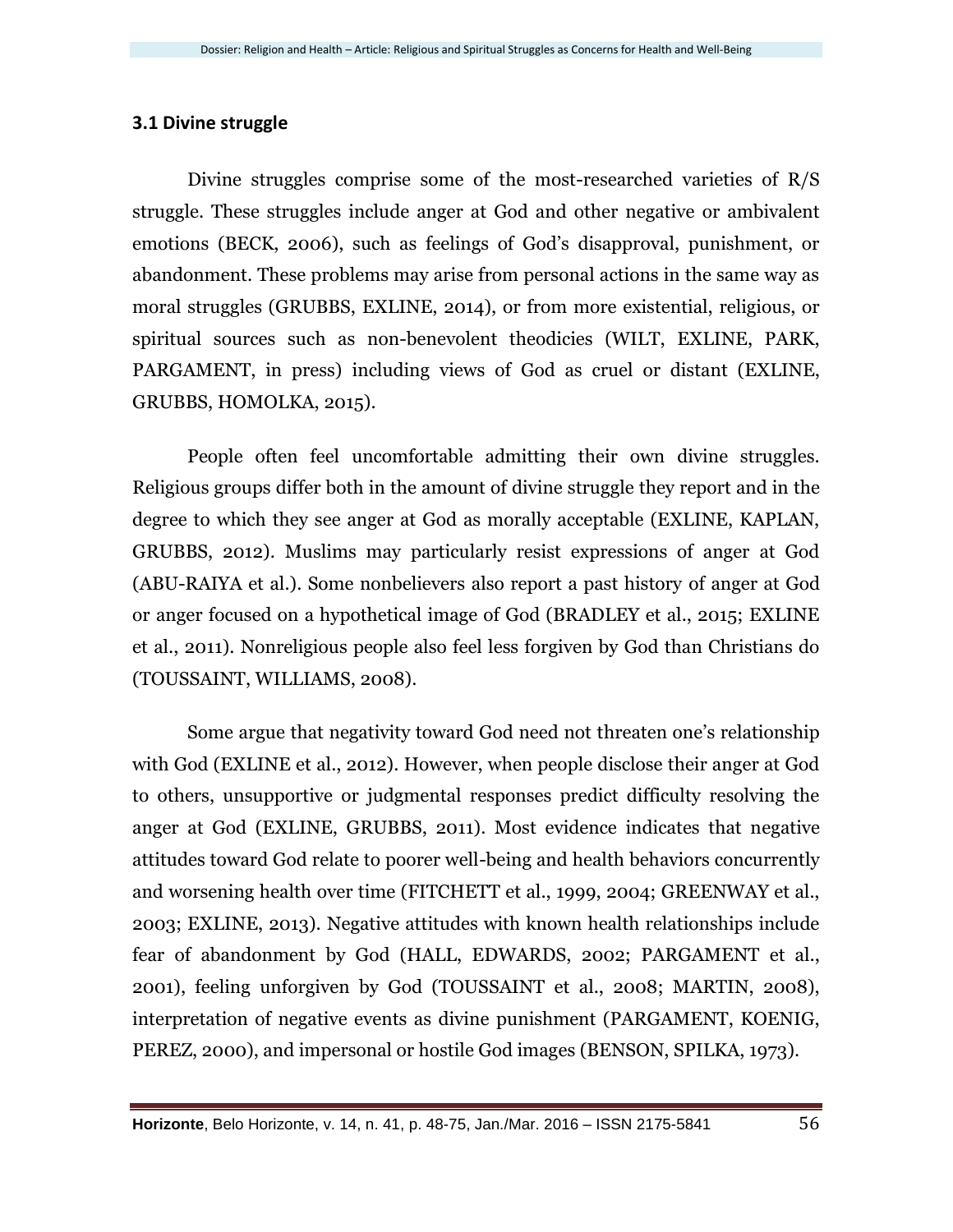### **3.2 Demonic struggle**

Some supernatural forces are hostile by definition. People who perceive demonic influence in their lives find this troubling almost unanimously. Despite popular belief in the devil, relatively little empirical literature addresses the phenomenology of demonic struggle (KRUMREI et al., 2011; EXLINE, ROSE, 2005, 2013). This neglect may result from scientists' dismissal of the topic as a matter of religion; in fairness, demonic struggle correlates strongly with religiousness (EXLINE et al., 2014). Researchers may also conflate demonic struggle with nonreligious psychosis or hallucinations, such as those caused by sleep paralysis (CHEYNE, 2003).

In some cases, the line between demonic struggle and mental illness can blur (PECK, 2005). Many bestselling Christian self-help books blur the line further; a content analysis identified demonic influence as the most frequent explanation of depression in 14 of these books, exceeding physiological causes and negative cognitions, emotions, and self-images (WEBB, STETZ, HEDDEN, 2008). Similar confusion over the sources of depression, schizophrenia, epilepsy (BAXENDALE, 2008), dissociative identity disorder, and other maladies exists in many religious cultures, including Christianity (HARLEY, 2007; HARTOG, GOW, 2005), Islam (EID, ALZAYED, 2005), Hinduism (BROCKMAN, 2000), and Buddhism (PLAKUN, 2008). Those suffering from disorders with concomitant demonic struggle may prefer spiritual healers over clinicians (CHIU, 2000), further obscuring demonic struggles from the medical community's awareness. Traditional Western views sometimes blame demonic struggles on spiritual weakness or receptivity to evil influence, leaving those wrestling with their demons few in whom to confide.

Despite the scarcity of empirical research, demonic struggles are not rare. A large study of Christian church members observed a wide range of prevalences across denominations, from 11% (Congregationalists) to 76% (Southern Baptists;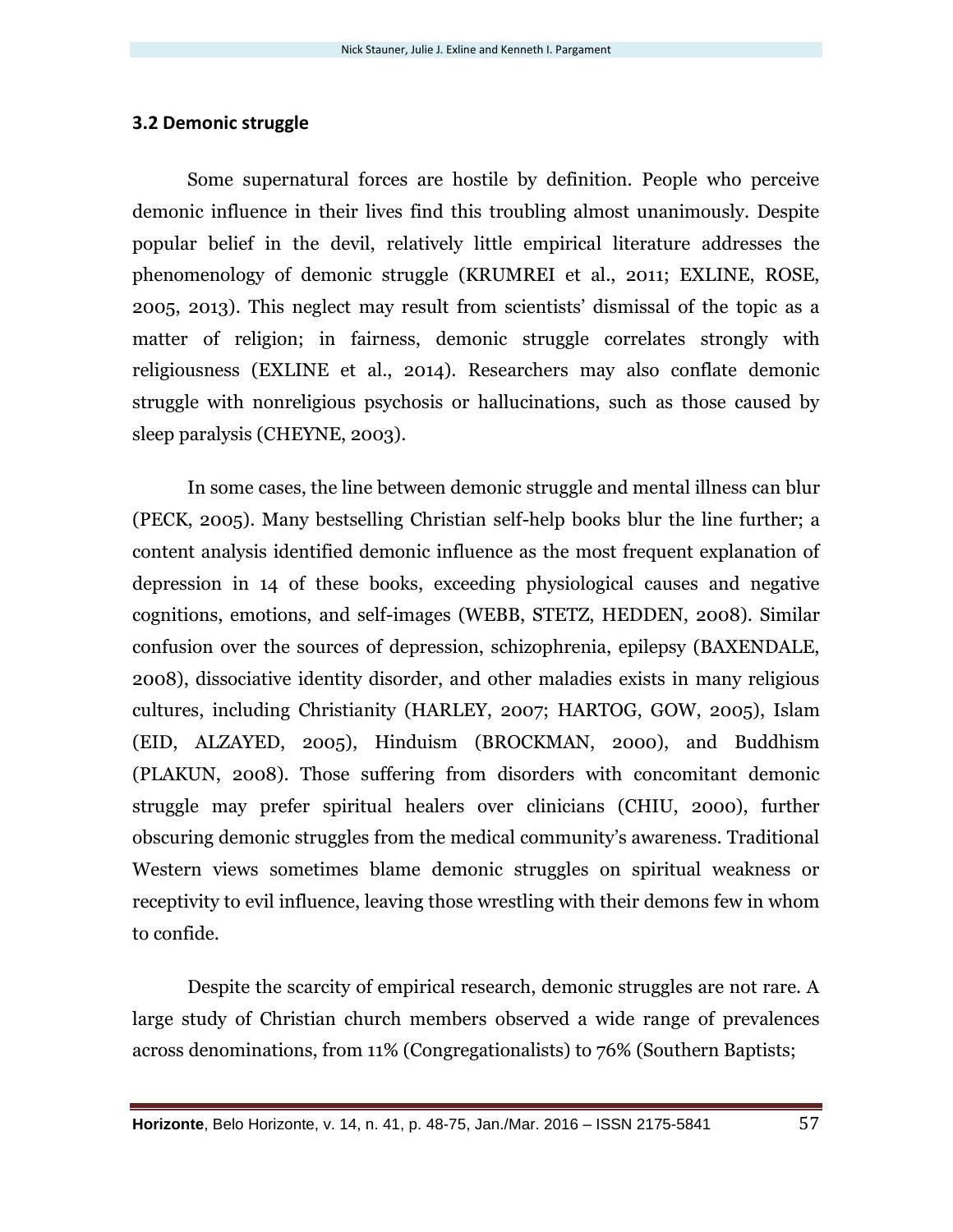STARK, 1965). In a sample of ten mothers of drowned Bangladeshi children, seven attributed their losses to supernatural evil (BLUM et al., 2009). In a sample of 100 recent divorcees, 48 reported some demonic struggle (KRUMREI et al., 2011), which suggests a prevalence rate similar to other R/S struggles.

Associations vary between demonic struggle and indicators of psychological adjustment. Krumrei and colleagues (2011) found that demonic struggle correlated positively with posttraumatic stress, depression, anger, and NRC with divorce. However, it also correlated positively with positive spiritual emotions about divorce, possibly due to defensive bonding with God, transferring guilt away from oneself or God (BECK, TAYLOR, 2008), or stress-induced spiritual growth. Among college students, demonic reappraisal of past trauma associated positively with reports of spiritual growth and growing closer to God and the church (PARGAMENT et al., 2000). Still, attributing problems to the devil predicted increased mortality risk among an elderly hospital sample after controlling demographic, physical, and mental health factors (PARGAMENT et al., 2001). Belief in an active Satan may also link to interpersonal conflict through prejudice against homosexuality (WILSON, HUFF, 2001), which some attribute to demonic influence directly (VAN KLINKEN, 2013).

# **3.3 Interpersonal struggle**

Of the major types of R/S struggles, interpersonal struggle may take the widest variety of forms. Like divine and demonic struggles, conflicts with both one's ingroup and outgroups may prompt R/S struggle when they involve religion's manifestations in the natural world.

Discrimination and conflict involving religious groups cause some interpersonal R/S struggles. The perception that God has forbidden a behavior or rejected another group, or that demonic influences have acted through a person or group may motivate discrimination. Secular issues may also generate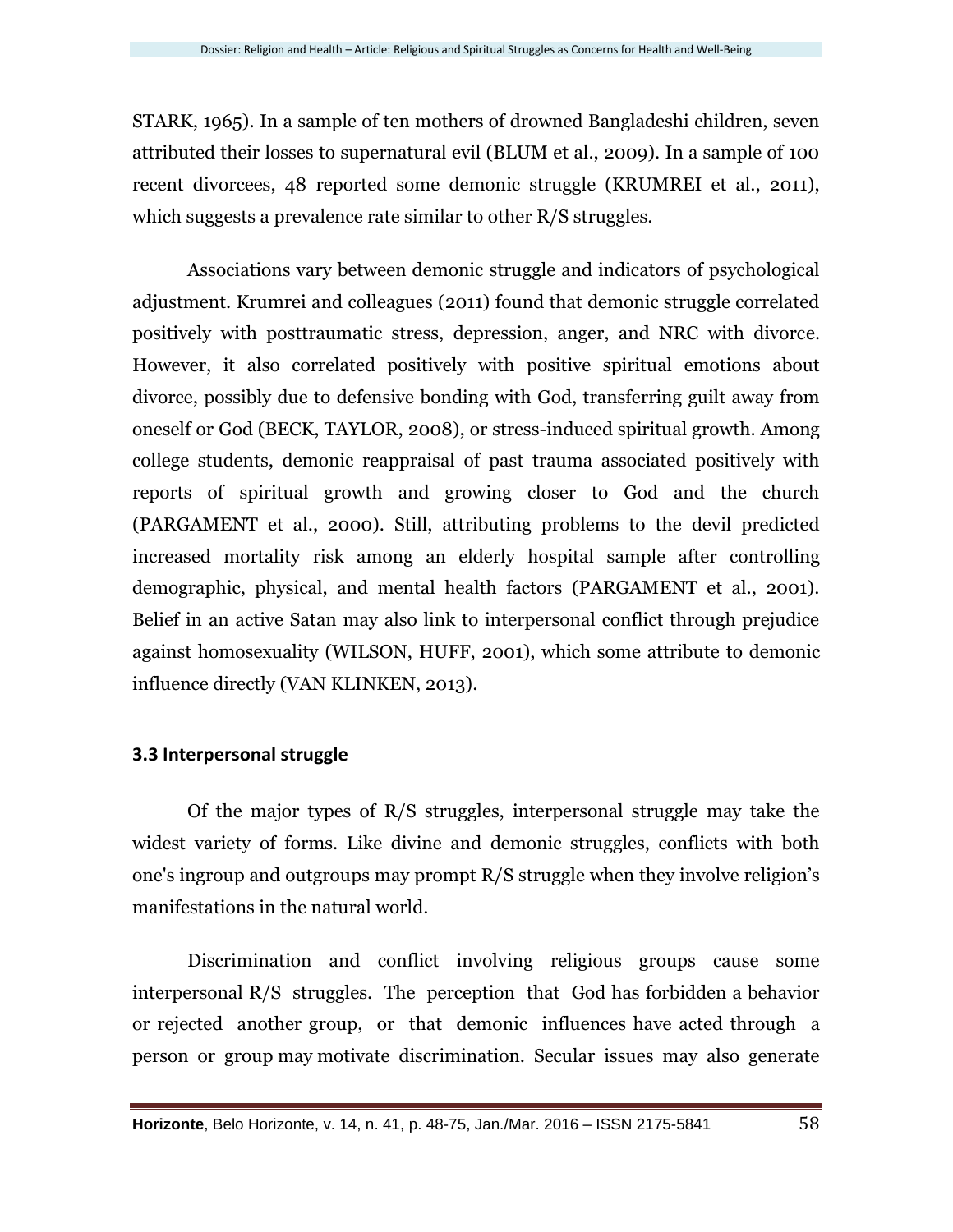discrimination against religious groups, such as the association of Islam with terrorism (ABU-RAS, SUÁREZ, 2009), wars in Western and Southern Asia (ABU-RAS, HOSEIN, 2015), and immigration issues in Europe that the ongoing Syrian refugee crisis has exacerbated. Violent religious discrimination often mimics, mixes with, causes, or results from racism, especially when its targets belong to an ethnic minority (e.g., 310 cases of arson against African American churches from 1995– 2000; GERSTENFELD, 2013). Ethnic features of victimized minorities may differ more subtly than skin color; for example, sectarian prejudice impairs the social and economic well-being of Irish Catholics in parts of the UK (WALLS, WILLIAMS, 2004).

Similarly subtle discrimination persists against atheists (GERVAIS et al., 2011), who face particularly pervasive prejudice worldwide, even absent any ethnic differences or information (e.g., when presented as imaginary targets), and even in predominantly nonreligious regions like Scandinavia (GERVAIS, 2015). Discrimination against atheists manifests in many overt ways as well, including slander and ostracism (HAMMER, CRAGUN, SMITH, 2012). In at least 13 countries, atheists, apostates, or blasphemers face legal consequences as severe as the death penalty (IHEU, 2014). Even absent such deliberately harmful policies, discrimination relates negatively to atheists' self-esteem, life satisfaction, and physical health (DOANE, ELLIOTT, 2015).

As a form of intergroup struggle, discrimination afflicts the discriminator as well. Anger toward religious groups may incite conflict or crime, worsening the discriminator's own life in the process . Some use religious beliefs to justify or even sanctify violence (BUSHMAN et al., 2006). Victims may also become prejudiced against an aggressor's group, threatening the innocence and safety of all people associated, even if these innocents only associate indirectly as through ethnicity and not through religion (e.g., Arab-American Christians; ABU-RAS, ABU-BADER, 2009).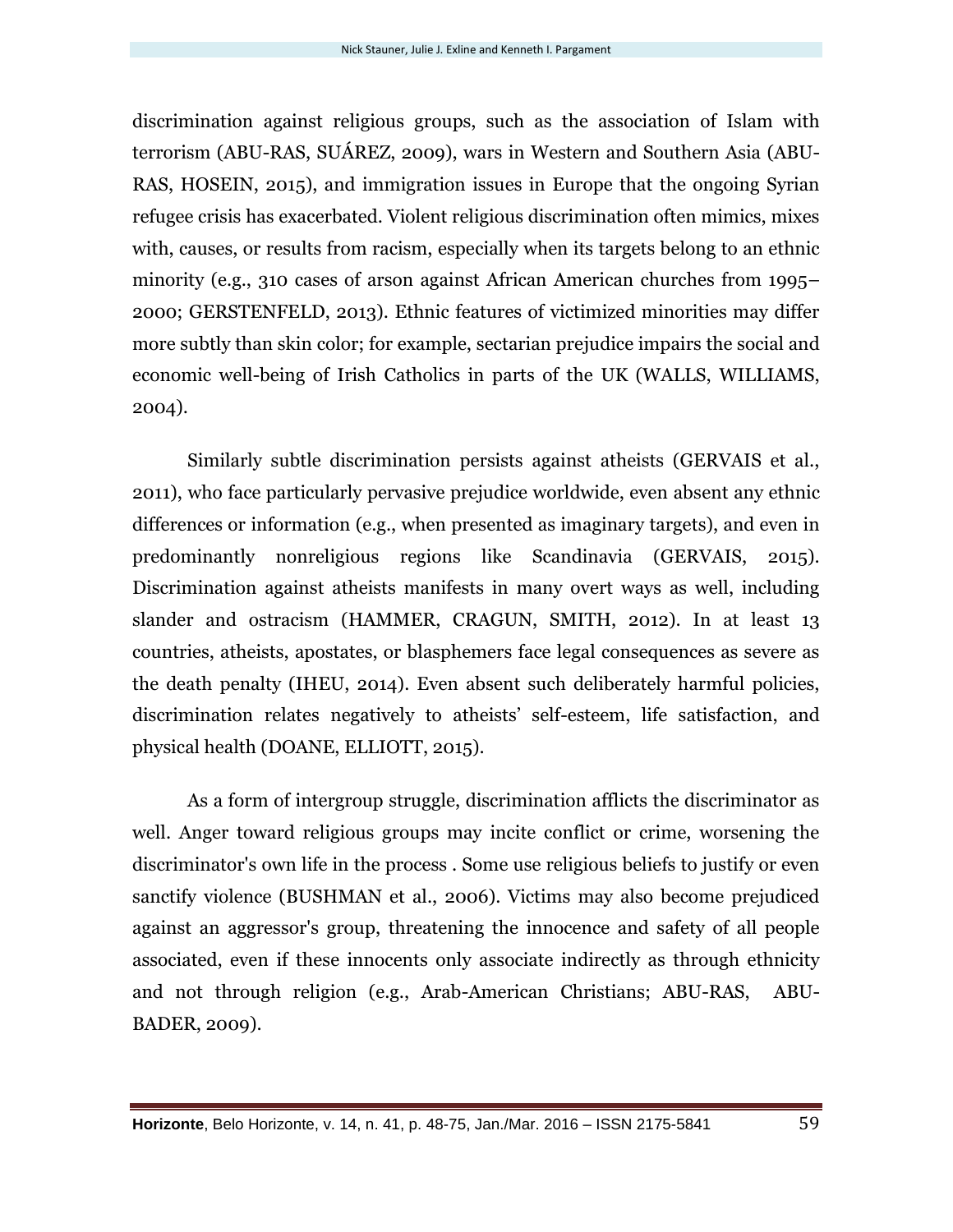Interpersonal struggle may arise by similar means within religious groups (e.g., ELLISON et al., 2009). People may disagree with changes in their religious leadership's policies, such as those surrounding the ordination of female ministers or tolerance of homosexuality in Christianity, or they may face such discrimination themselves. Discrimination aside, innumerable other bases for interpersonal conflict exist within religious organizations, as in all organizations. Still, the confluence of conflicts between tradition and modernism, fundamentalism and liberalism, and supernaturalism and secularism imbue organizational conflicts with uniqueness in religious contexts. Individual differences in these values can arise naturally, even among siblings raised into the same faith, so it would seem that no one religious sect can fit all individuals mutually without tension. This dissonance can disrupt the socially supportive function of religious groups, which may partly explain the negative health correlates of interpersonal R/S struggles (KRAUSE, WULFF, 2005).

Particularly harmful causes of interpersonal struggle include abuse of power in religious organizations. Spiritual abuse by religious authorities, including parents, assaults one's emotions, sense of security and self-worth, and it can undermine the religious organization as a source of comfort, support, and identity (PURCELL, 2008). When abuse includes physical or sexual elements, devastating trauma can result, potentially including psychiatric illness (PARGAMENT et al., 2008; WOLFE et al., 2006). Even when sexual abuse comes from outside one's religious power structure, it may inadvertently alienate people from their religious communities if taboos about nontraditional sexuality suppress discussion of rape and molestation. Social suppression may do even more damage when abuse occurs within the organization (BENYEI, 2014). Tragically, this censorship also reinforces victims' self-blame, which constitutes another form of R/S struggle in itself.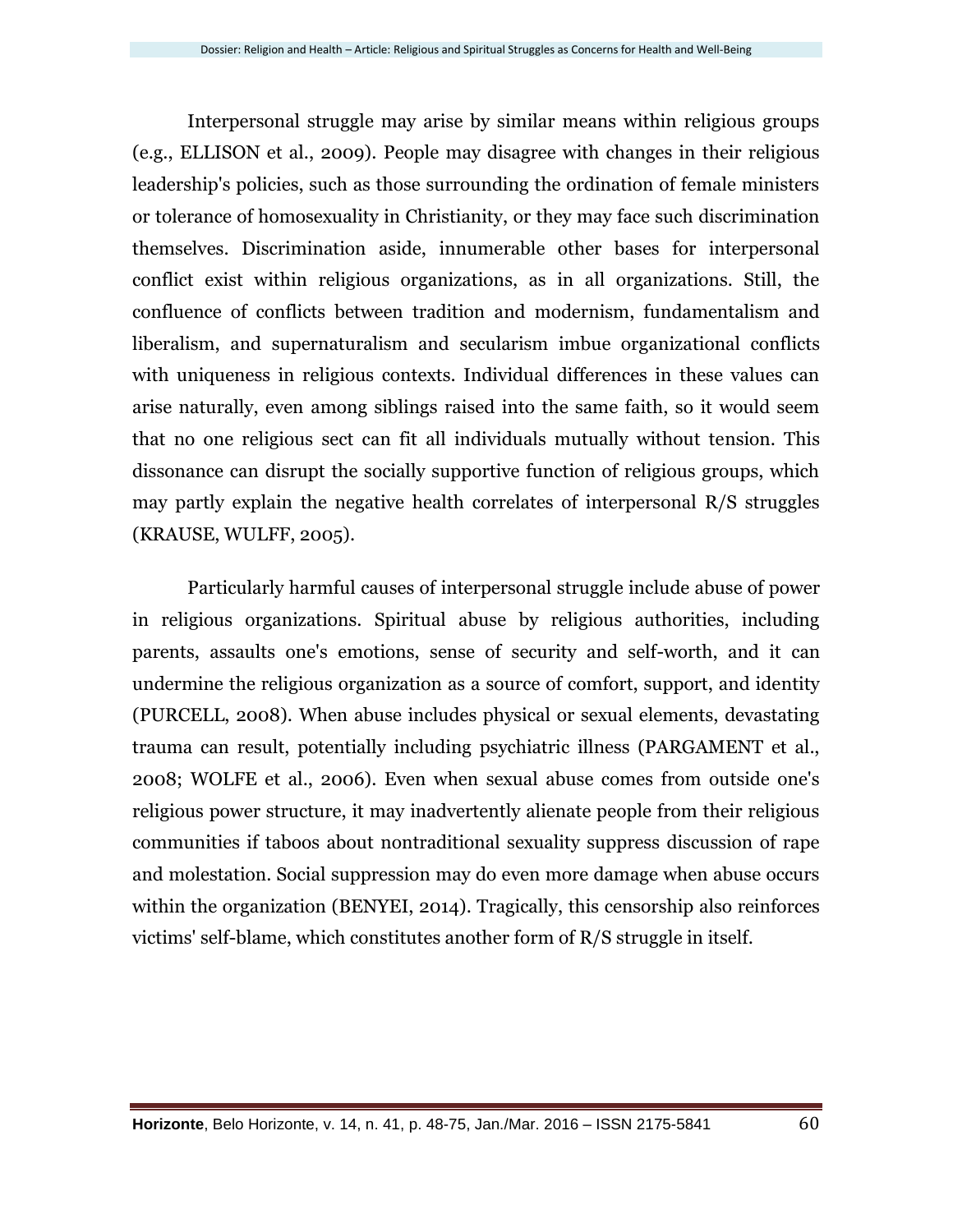### **3.4 Moral struggle**

Sexual abuse by clergy can unite victim and perpetrator in a common moral struggle. Victims often blame themselves in even the most innocent circumstances. Perpetrators must also cope with their wrongdoings to some degree, which might include defensive responses such as repression (PLANTE, ALDRIDGE, 2005). Strong correlations with other struggles (EXLINE et al., 2014) suggest that moral struggles may pose an enhanced risk of generating other R/S struggles, such as religious fear and guilt (EXLINE, YALI, SANDERSON, 2000; PARGAMENT et al., 1998), demonic attributions for one's moral shortcomings (BLUM et al., 2009), or strained relationships with one's religious community or family (ALTEMEYER, HUNSBERGER, 1997).

A theoretical distinction between moral struggles and struggles with God, demons, and people begins here: individuals experience moral struggles within themselves, rather than in their relationships with others (whether human or supernatural). This degree of independence grants moral struggles the potential to manifest through one's private actions, regardless of supernatural belief. Though this independence from supernatural belief might seem to imply a greater vulnerability to moral struggles among the nonreligious relative to other struggles, no such difference manifests in distributions of struggles according to current evidence. Instead, religious people report more moral struggles than nonreligious people, who collectively report levels of moral struggle similar to their levels of supernatural and interpersonal struggles (STAUNER et al., 2015a). The greater moral struggles among religious people may reflect tendencies of scrupulous cultures to express more concern about sin or of guilt-prone individuals to endorse more scrupulous beliefs (INOZU et al., 2012).

As with other struggles, the inability or refusal to forgive oneself for past sins relates to more negative emotions and lower self-esteem (MAUGER et al., 1992), and it also predicts more depressive episodes (TOUSSAINT et al., 2008). These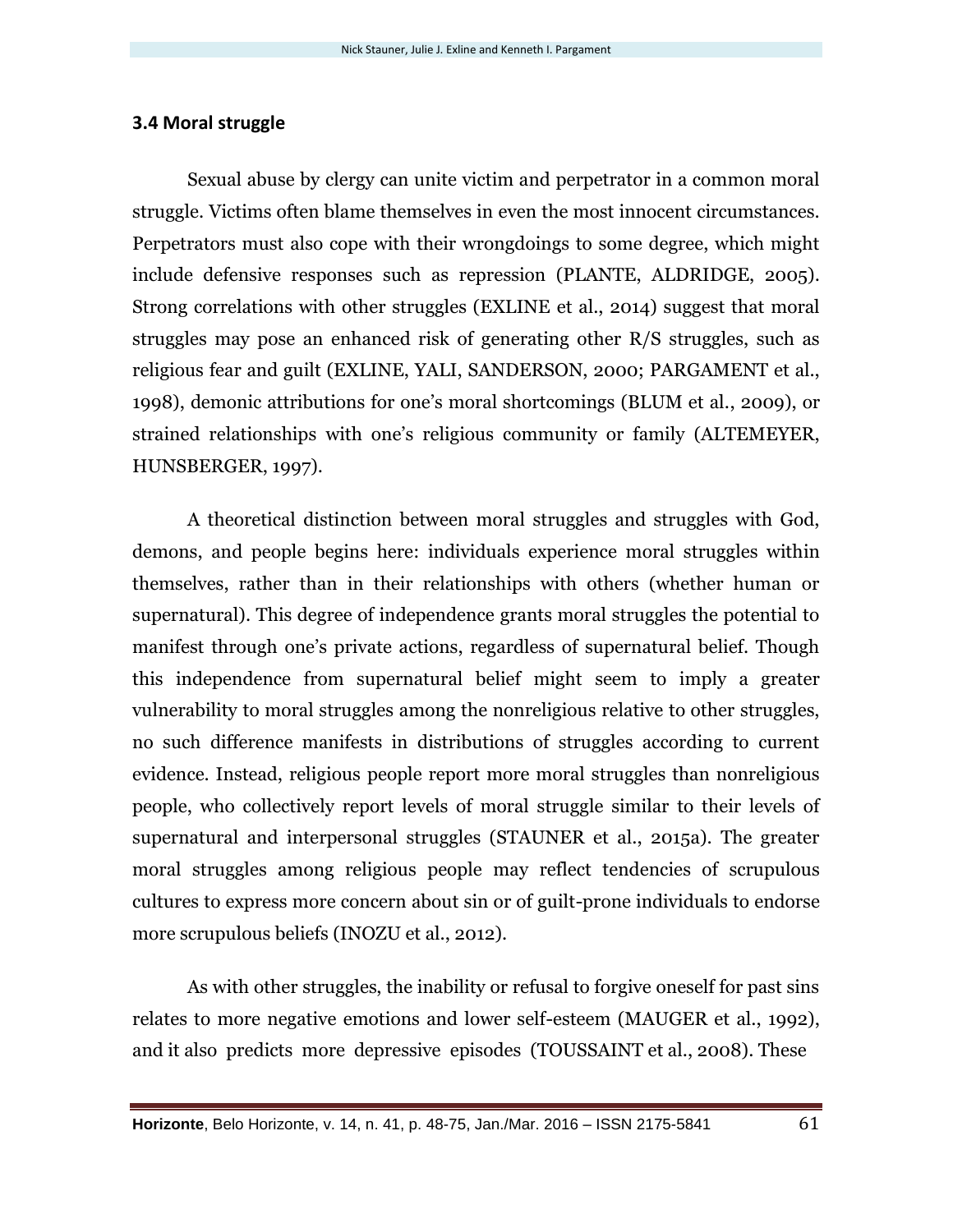findings highlight the importance of self-forgiveness in those coping with moral struggle (HALL, FINCHAM, 2005). Self-forgiveness may also help people to resolve concurrent divine struggle, since self-forgiveness may support feeling forgiven by God (MARTIN, 2008).

#### **3.5 Ultimate meaning struggle**

The intrapersonal struggle with self-worth may also manifest as a distressing lack of existential meaning or worthwhile, coherent purpose in one's personal life or in the world at large. Rather than challenging self-worth through guilt or shame over wrongdoing, ultimate meaning struggle seems to represent the absence or insufficiency of deep personal value. In contrast with moral struggle, ultimate meaning struggle appears greater among the nonreligious (STAUNER et al., 2015a). The greater meaning struggle among the nonreligious may reflect a *value gap* left by the erosion of religion's popularity as a basis of existential meaning in Western culture (BAUMEISTER, 1991). A void of existential meaning may therefore reflect a religious struggle for those who expect religion to provide them meaning. In the sense of spirituality that derives transcendence from transgenerational connectedness to humanity and the universe at large (PIEDMONT, 1999), an inability to perceive meaningful connections to others or transcendent universal principles may also constitute a spiritual struggle. These definitions may explain the endorsement of ultimate meaning struggles among those lacking a religious or spiritual identification.

General meaning in life relates to a wide variety of health indicators including physical and psychological well-being and the absence of suffering, illness, and negative health outcomes (for a review, see STAUNER, 2013). A prominent theory of psychological well-being lists purpose in life as one of its six components (RYFF, 1989). Convergent results of multiple regression analyses demonstrate that ultimate meaning struggle predicts lower general meaning in life and lower life satisfaction strongly and independently of other struggles and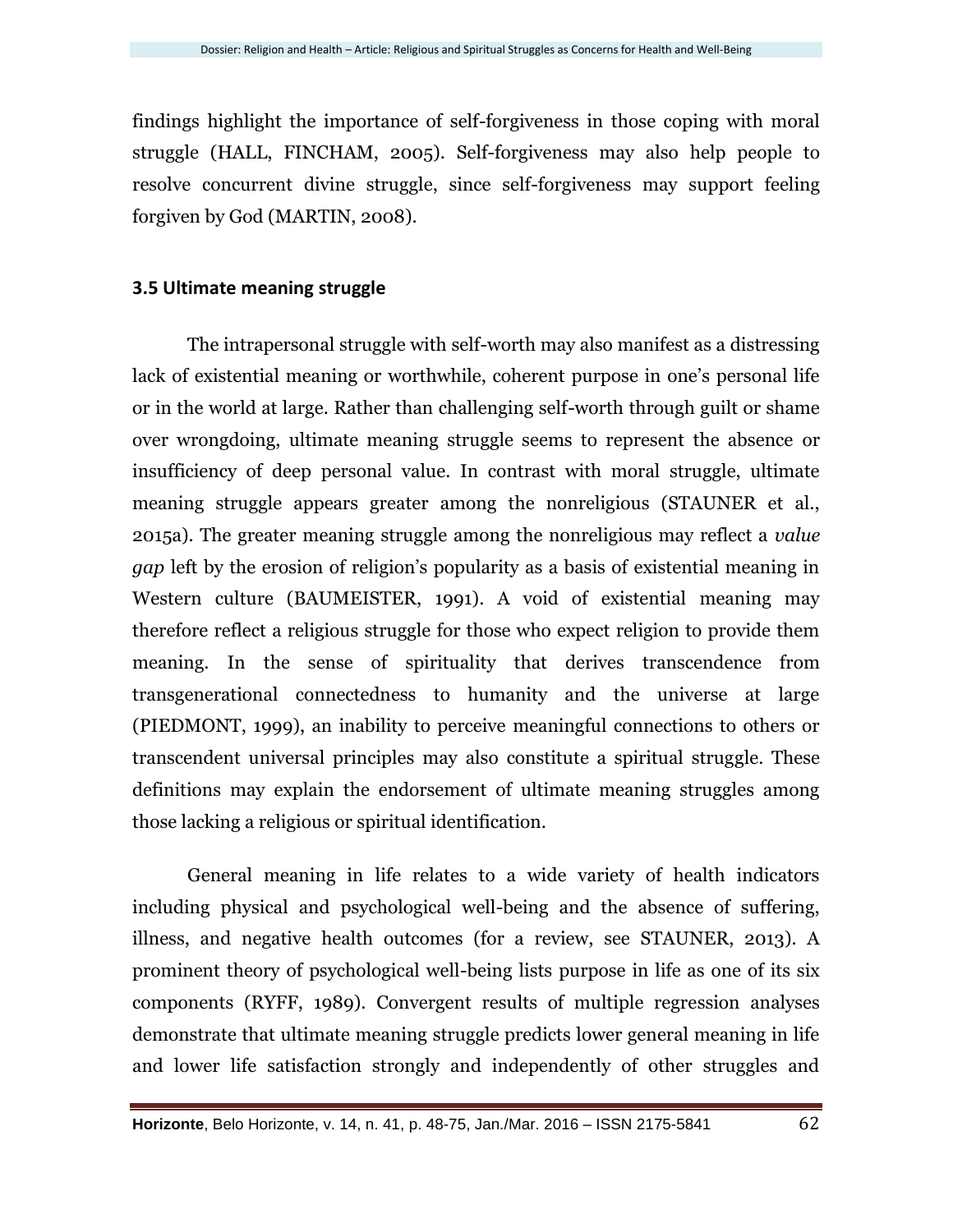religiousness (STAUNER et al., 2015b). This finding highlights the exceptional relevance of ultimate meaning struggle to health. Frankl (1946/1992) claimed that one's success in finding or preserving meaning in even the most dire and dehumanizing of circumstances can determine whether one survives the ordeal. Even in more mundane scenarios, purpose in life predicts greater longevity among the elderly (BOYLE et al., 2009).

Though meaning in life tends to increase with age (REKER, 2005), Erikson's theory of adult development suggests some normative struggle around the choice of generativity versus stagnation in old age (SLATER, 2003). Other potential threats to meaning include trauma (e.g., bereavement; DAVIS et al., 2000) and conflict with other ideologies (HEINE, PROULX, VOHS, 2006). Mitigating factors such as religious conversion may foster an increased sense of purpose, although such increases will be temporary in some cases (PALOUTZIAN, 1981). Non-R/S means of achieving a deeply fulfilling sense of horizontal transcendence (HOOD, HILL, SPILKA, 2009) or symbolic immortality also exist, such as the humanistic or philanthropic pursuit of a prosocial legacy of personal achievement or building and supporting a family (LIFTON, OLSON, 2009), but whether these offer solutions to existing struggle or protect against their emergence remains to be determined.

#### **3.6 Doubt struggle**

As an emerging cause of widespread struggle with ultimate meaning, Baumeister's (1991) theory of the value gap caused by widespread declines in religious affiliation directly implicates religious doubt in the origins of this gap. Struggle with R/S doubt concludes this list of major types of R/S struggle, and constitutes a third intrapersonal type of struggle. In a sense, doubt struggle applies the fear of meaninglessness directly to R/S beliefs, from whence it may spread to life in general in those who depend on these beliefs to orient their lives. However, doubt struggle remains distinct from ultimate meaning struggle. Doubt struggle concerns specific R/S beliefs, such as whether a religious text is literally true,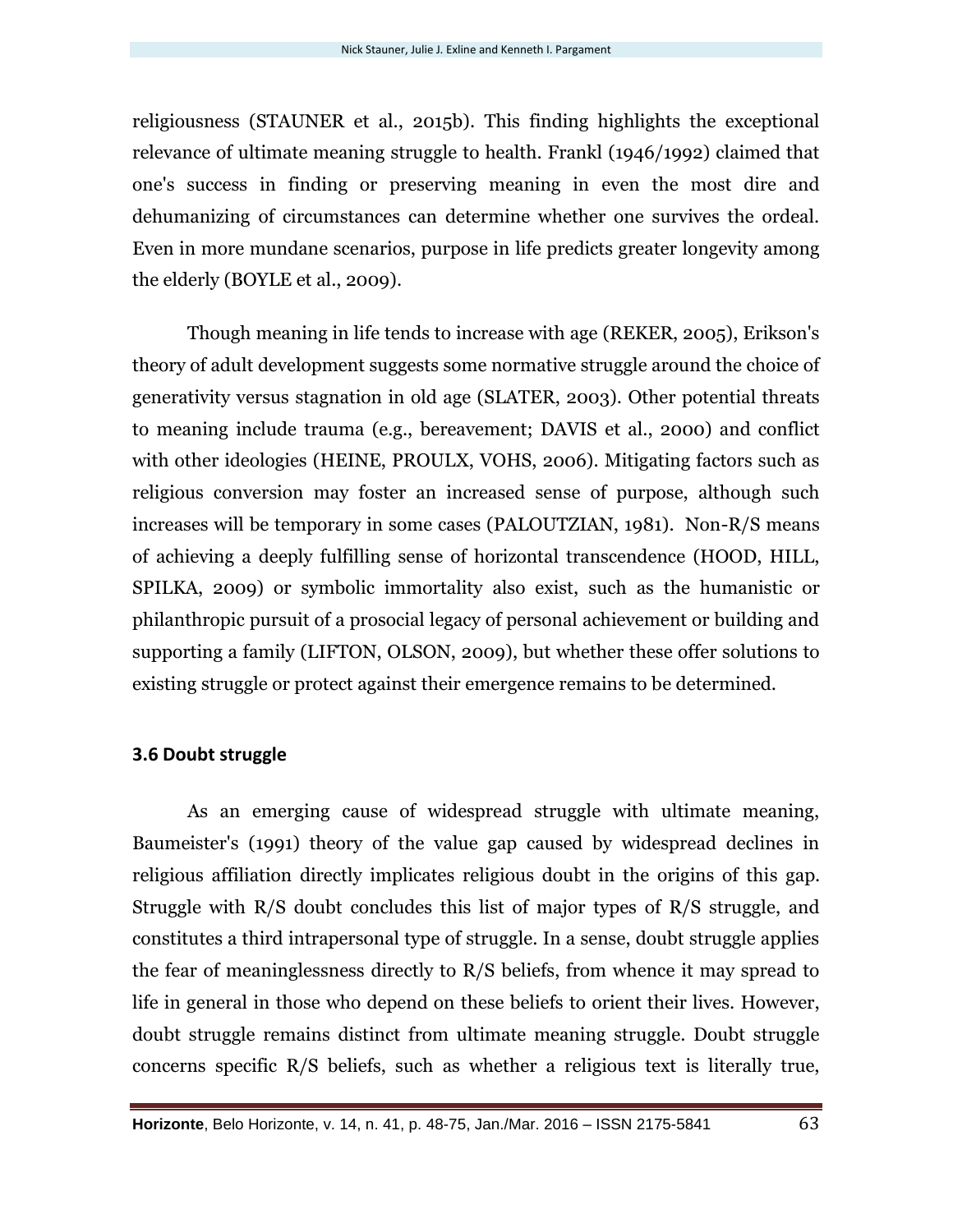whether one has chosen the "correct" religion, or whether the teachings of one's religious group can be trusted.

Like other R/S struggles, doubt struggles associate positively with depressive symptoms and other indicators of emotional distress (EXLINE et al., 2014). However, when controlling the strong negative effect of ultimate meaning struggle and other less predictive kinds of R/S struggle on life satisfaction in multiple regression, doubt struggle may reverse its bivariate relationship and predict life satisfaction positively (EXLINE et al., 2014; STAUNER et al., 2015b). This supports some theoretical positions that legitimize doubt as a potentially healthy element of engagement in a quest orientation to religion (BATSON, SCHOENRADE, 1991). Nonetheless, the strong relationships doubt struggle shares with other R/S struggles seem likely to confound its relationships with well-being or growth, suppressing any positive, direct ramifications of doubt, and compounding any negatives.

#### **Conclusions and Future Directions**

As shown in this review, people experience a wide variety of R/S struggles, and these struggles show many connections with mental and physical health. However, one must also avoid overlooking the limits to causal inference present throughout the many correlational results presented here. Though ethical boundaries complicate the prospect of experimentally inducing R/S struggle, experimental and clinical interventions for struggle deserve dedicated effort. We know little about developmental trajectories in R/S struggle over short intervals, let alone the lifespan. Longitudinal research holds considerable potential to advance theory in both of these ways. Further insights on the causal mechanisms underlying the myriad associations of R/S struggle and health may lead to better opportunities for intervention and the ultimate resolution of this particularly sensitive form of distress.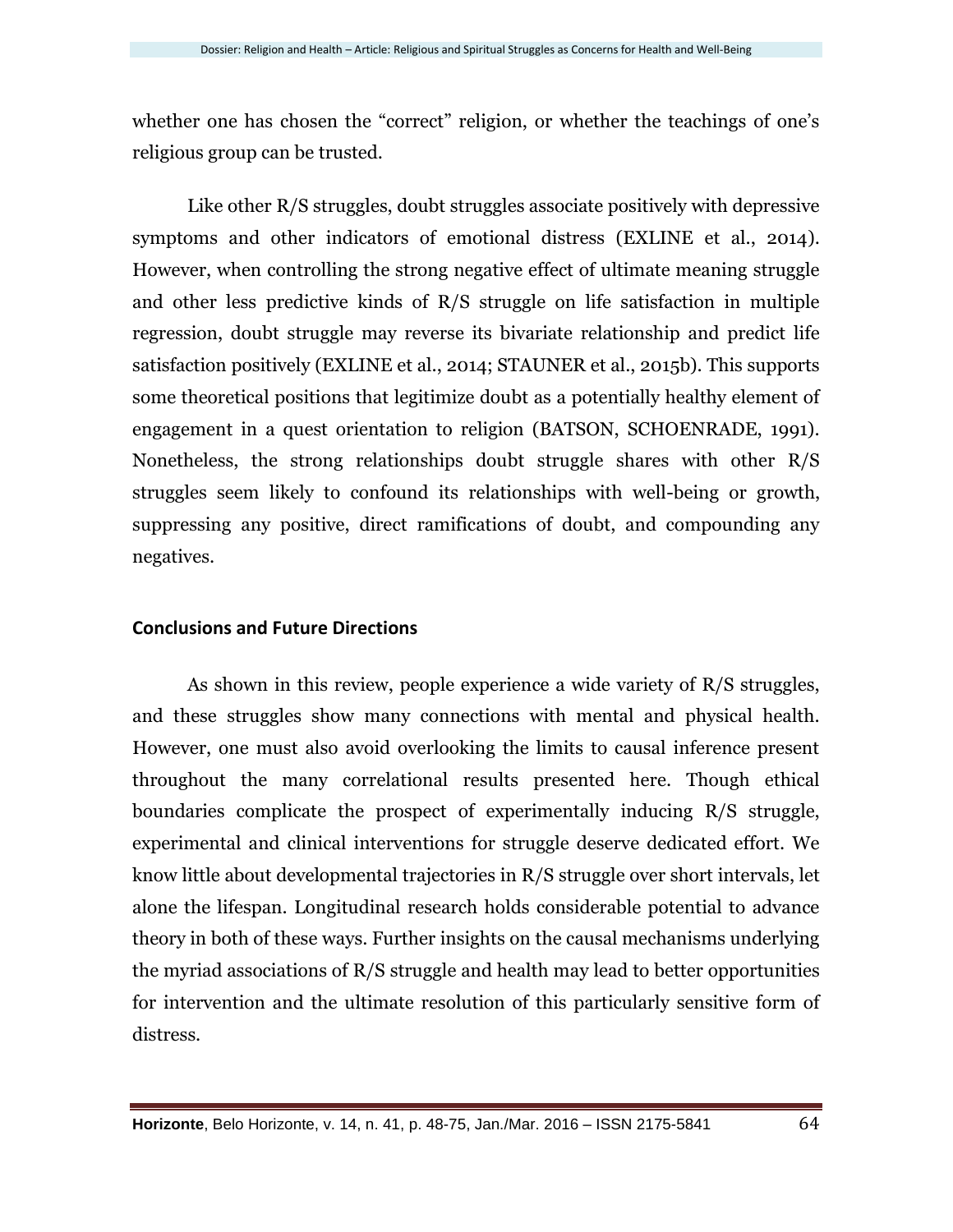Recent research supports hopes that spiritual and post-traumatic growth may follow struggle, given positive R/S coping in supportive social environments (DESAI, PARGAMENT, in press; for a review, see PARGAMENT, DESAI, MCCONNELL, 2006). If growth occurs, even R/S struggles could strengthen links between religion and health. Supporting this transformative process is a laudable (yet lofty) goal for research on individual differences in change patterns and for development of new interventions.

Cross-cultural research also has an important role to fill in theory on R/S struggle. While a remarkable variety of information on different religions' experiences of R/S struggle already exists, no doubt this only begins to reveal the depth of interactions between cultures and health outcomes. To fully serve the spiritual needs of an incalculably diverse global society, we must strive to build sensitivity to the complexity of differences among world religions. Compared to this array of religious differences, the diversity of R/S struggles seems quite manageable, but it is important to remember how these modest beginnings remain embedded within their cultural contexts, and thus subject to change in any other.

Despite the complications of causality, culture, and change, many principles outlined here that connect R/S struggle to health seem likely to generalize. Not all cultures share these challenges, nor must causality operate simply for one to posit that every path through life traverses its share of R/S struggle. These psychological challenges do not exist in isolation from the world; they bear serious implications for personal and communal well-being that society cannot afford to neglect. Through careful consideration and dissemination of the knowledge psychologists have compiled on R/S struggle, we hope the work that remains needed to understand and address these fundamental challenges will become clearer to envision and clearer in its urgency.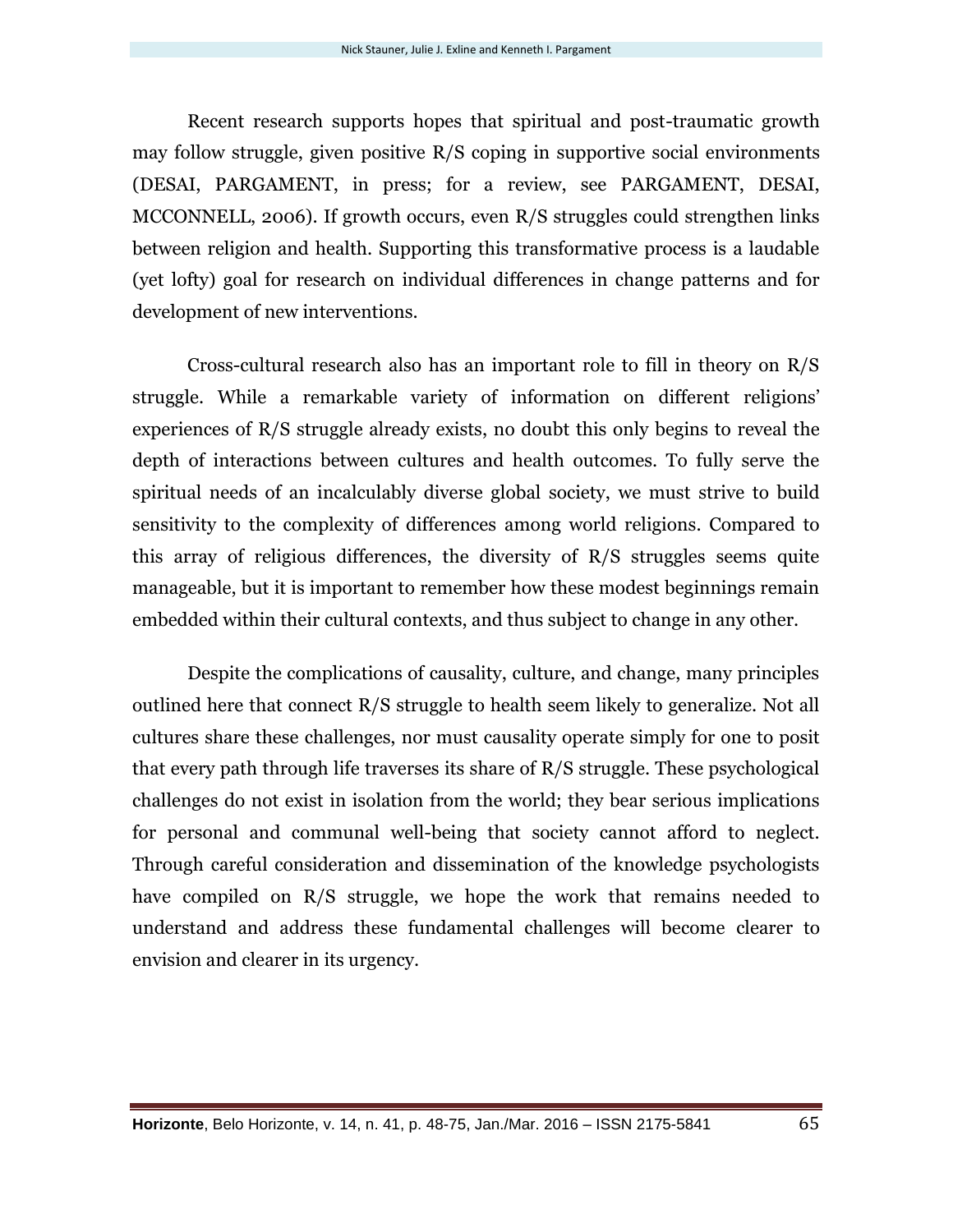# **REFERENCES**

ABU-RAIYA, H.; PARGAMENT, K. I.; EXLINE, J. J.; AGBARIA, Q. Prevalence, predictors and implications of religious/spiritual struggles among Muslims. **Journal for the Scientific Study of Religion**, Hoboken, NJ, in press.

ABU-RAIYA, H.; PARGAMENT, K. I.; MAGYAR-RUSSELL, G. When religion goes awry: Religious risk factors for poorer health and well-being. In VERHAGEN, P. J.; VAN PRAAG, H. M.; LOPEZ-IBOR, J. J. Jr.; COX, J. L.; MOUSSAOUI, D. (Eds.), **Religion and psychiatry:**. Oxford, United Kingdom: Wiley-Blackwell, 2010.

ABU-RAIYA, H.; PARGAMENT, K. I.; MAHONEY, A.; STEIN, C. A psychological measure of Islamic religiousness: Development and evidence for reliability and validity. **International Journal for the Psychology of Religion**, Hillsdale, N.J., v. 18, n. 4, p. 291–315, 2008.

ABU-RAS, W.; ABU-BADER, S. The impact of September 11, 2001, attacks on the wellbeing of Arab Americans in New York City. **Journal of Muslim Mental Health**, Ann Arbor, v. 3, n. 2, p. 217–239, 2008.

ABU-RAS, W.; HOSEIN, S. Understanding resiliency through vulnerability: Cultural meaning and religious practice among Muslim military personnel. **Psychology of Religion and Spirituality**, Washington, D.C., v. 7, n. 3, p. 179–191, 2015.

ABU-RAS, W.; SUÁREZ, Z. E. Muslim men and women's perception of discrimination, hate crimes, and PTSD symptoms post-9/11. **Traumatology**, Athens, v. 15, n. 3, p. 48–63, 2009.

AFLAKSEIR, A.; COLEMAN, P. G. The influence of religious coping on the mental health of disabled Iranian war veterans. **Mental Health, Religion and Culture**, Abingdon, v. 12, n. 2, p. 175–190, 2009.

ALTEMEYER, B.; HUNSBERGER, B. **Amazing conversions**: Why some turn to faith and others abandon religion. Amherst, NY: Prometheus, 1997.

ANO, G. G.; PARGAMENT, K. I. Predictors of spiritual struggles: An exploratory study. **Mental Health, Religion & Culture**, Abingdon, v. 16, n. 4, p. 419–434, 2013.

ANO, G. G.; VASCONCELLES, E. B. Religious coping and psychological adjustment to stress: A meta-analysis. **Journal of Clinical Psychology**, New York, v. 61, n. 4, p. 461– 480, 2005.

BATSON, C. D.; SCHOENRADE, P. A. Measuring religion as quest: 1) Validity concerns. **Journal for the Scientific Study of Religion**, New Haven, v. 30, n. 4, p. 416–429, 1991.

BAUMEISTER, R. F. **Meanings of Life**. New York: Guilford, 1991.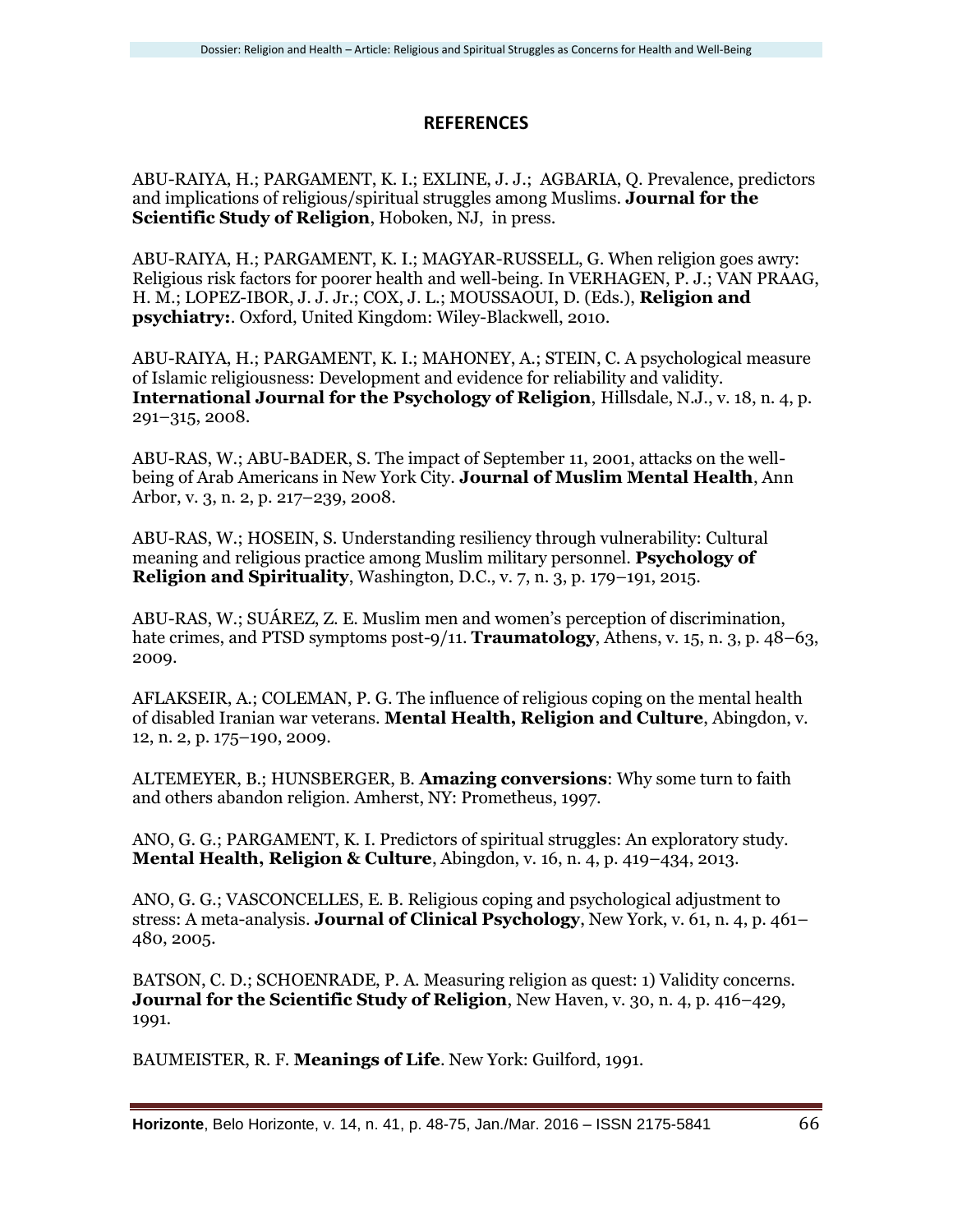BAXENDALE, S. The intriguing case of Christina the Astonishing. **Neurology**, Cleveland, v. 70, n. 21, 2008, p. 2004–2007.

BECK, R. Communion and complaint: Attachment, object-relations, and triangular love perspectives on relationship with God. **Journal of Psychology and Theology**, La Mirada, CA, v. 34, n. 1, p. 43–52, 2006.

BECK, R.; TAYLOR, S. The emotional burden of monotheism: Satan, theodicy, and relationship with God. **Journal of Psychology and Theology**, La Mirada, CA, v. 36, n. 3, p. 151–160, 2008.

BENSON, P. L.; SPILKA, B. God image as a function of self-esteem and locus of control. **Journal for the Scientific Study of Religion**, New Haven, v. 13, n. 3, p. 297–310, 1973.

BENYEI, C. R. **Understanding clergy misconduct in religious systems:** Scapegoating, family secrets, and the abuse of power. New York: Routledge, 2014.

BLUM, L. S.; KHAN, R.; HYDER, A. A.; SHAHANAJ, S.; EL ARIFEEN, S.; BAQUI, A. (2009). Childhood drowning in Matlab, Bangladesh: An in-depth exploration of community perceptions and practices. **Social Science & Medicine**, Oxford, v. 68, n. 9, p. 1720–1727, 2009.

BOSWORTH, H. B.; PARK, K. S.; MCQUOID, D. R.; HAYS, J. C.; STEFFENS, D. C. The impact of religious practice and religious coping on geriatric depression. **International Journal of Geriatric Psychiatry**, Manchester, v. 18, n. 10, p. 905–914, 2003.

BOYLE, P. A.; BARNES, L. L.; BUCHMAN, A. S.; BENNETT, D. A. Purpose in life is associated with mortality among community-dwelling older persons. **Psychosomatic Medicine**, New York, v. 71, n. 5, p. 574–579, 2009.

BRADLEY, D. F.; EXLINE, J. J.; UZDAVINES, A. The god of nonbelievers: Characteristics of a hypothetical god. **Science, Religion and Culture**, Surrey, UK, v. 2, p. 120–130, 2015.

BRADLEY, R.; SCHWARTZ, A. C.; KASLOW, N. J. Posttraumatic stress disorder symptoms among low-income, African American women with a history of intimate partner violence and suicidal behaviors: Self-esteem, social support, and religious coping. **Journal of Traumatic Stress**, New York, v. 18, n. 6, p. 685–696, 2005.

BUSHMAN, B. J.; RIDGE, R. D.; DAS, E.; KEY, C. W.; BUSATH, G. L. When God sanctions killing effect of scriptural violence on aggression. **Psychological Science**, Thousand Oaks, CA , v. 18, n. 3, p. 204–207, 2007.

CHEYNE, J. A. Sleep paralysis and the structure of waking-nightmare hallucinations. **Dreaming**, London, v. 13, n. 3, p. 163–179, 2003.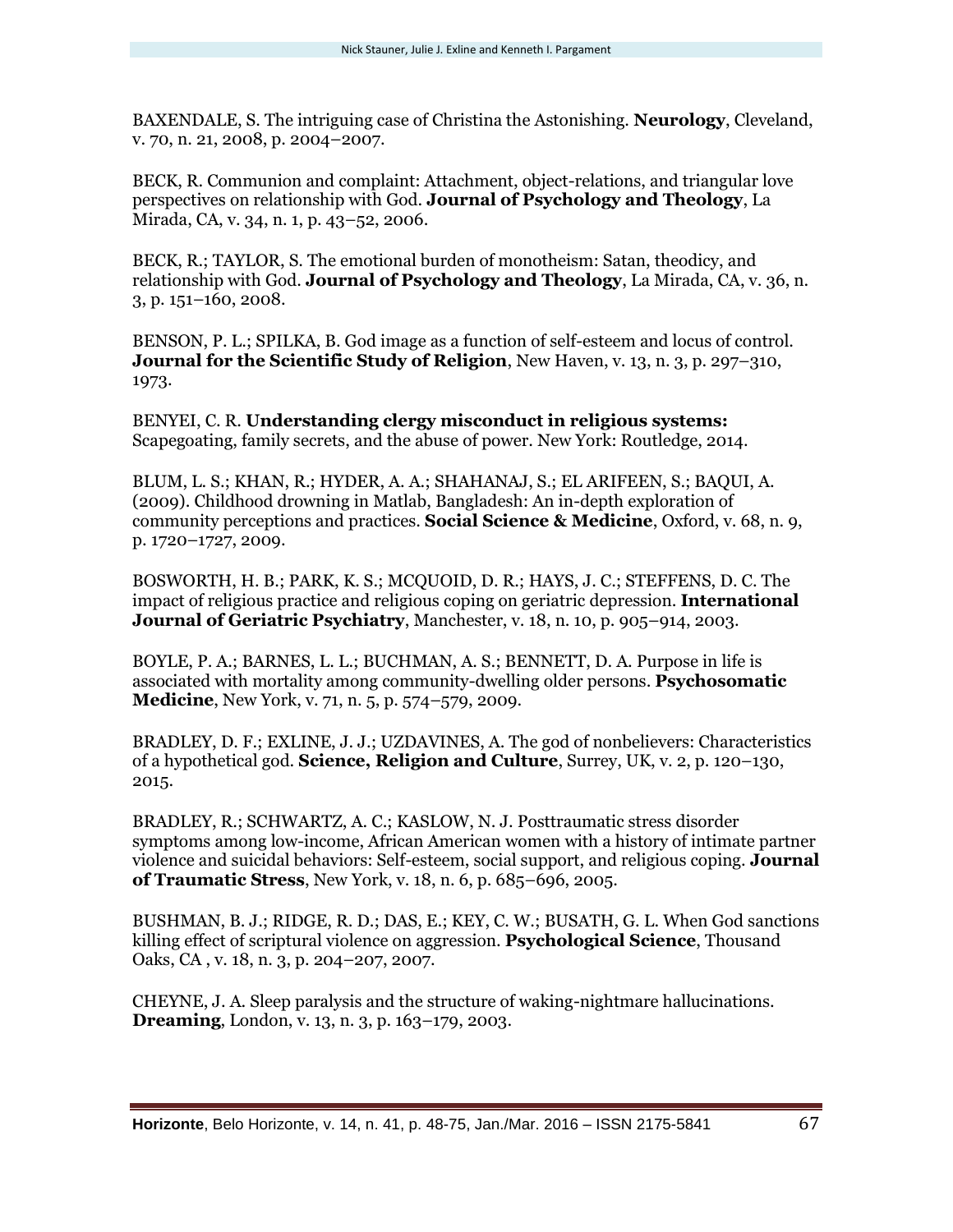CHIU, S. N. Historical, religious and medical perspectives of possession phenomenon. **Hong Kong Journal of Psychiatry**, Hong Kong, v. 10, n. 1, p. 14–18, 2000.

CONWAY, F.; SIEGELMAN, J. **Snapping:** America's epidemic of sudden personality change (2nd ed.). New York: Stillpoint Press, 1995.

DAVIS, C. G.; WORTMAN, C. B.; LEHMAN, D. R.; SILVER, R.C. Searching for meaning in loss: Are clinical assumptions correct? **Death Studies**, Philadelphia, v. 24, p. 497–540, 2000.

DESAI, K. M.; PARGAMENT, K. I. Predictors of growth and decline following spiritual struggles. **International Journal for the Psychology of Religion**, Hillsdale, N.J., in press.

DEW, R. E.; DANIEL, S. S.; GOLDSTON, D. B.; MCCALL, W. V.; KUCHIBHATLA, M.; SCHLEIFER, C.; TRIPLETT, M. F.; KOENIG, H. G. A prospective study of religion/spirituality and depressive symptoms among adolescent psychiatric patients. **Journal of Affective Disorders**, New York, v. 120, n. 1, p. 149–157, 2010.

DOANE, M. J.; ELLIOTT, M. Perceptions of discrimination among atheists: Consequences for atheist identification, psychological and physical well-being. **Psychology of Religion and Spirituality**, Washington, D.C, v. 7, n. 2, p. 130–141, 2015.

DUARTE, E. A. General religiosity and use of religious coping as predictors of treatment gains for patients with schizophrenia and their relatives. **Open Access Dissertations**, University of Miami, Scholarly Repository, Miami, Paper n. 299, August 26, 2009.

EID, S.; ALZAYED, A. Knowledge of symptoms and treatment of schizophrenia and depression among Kuwaiti population. **Arab Journal of Psychiatry**, Amman, v. 16, n. 1, p. 62–77, 2005.

ELLISON, C. G.; KRAUSE, N. M.; SHEPHERD, B. C.; CHAVES, M. A. Size, conflict, and opportunities for interaction: Congregational effects on members' anticipated support and negative interaction. **Journal for the Scientific Study of Religion**, New Haven, v. 48, p. 1–15, 2009.

ELLISON, C. G.; LEE, J. Spiritual struggles and psychological distress: Is there a dark side of religion? **Social Indicators Research**, [s.l.], v. 98, n. 3, p. 501–517, 2010.

EXLINE, J. J. Religious and spiritual struggles. In PARGAMENT, K. I. (Editor-in-Chief), EXLINE, J. J.; JONES, J. W. (Associate Eds.), **APA handbook of psychology, religion, and spirituality**. Washington, DC: American Psychological Association, 2013.

EXLINE, J. J.; GRUBBS, J. B. "If I tell others about my anger toward God, how will they respond?" Predictors, associated behaviors, and outcomes in an adult sample. **Journal of Psychology & Theology**, La Mirada, v. 39, n. 4, p. 304–315, 2011.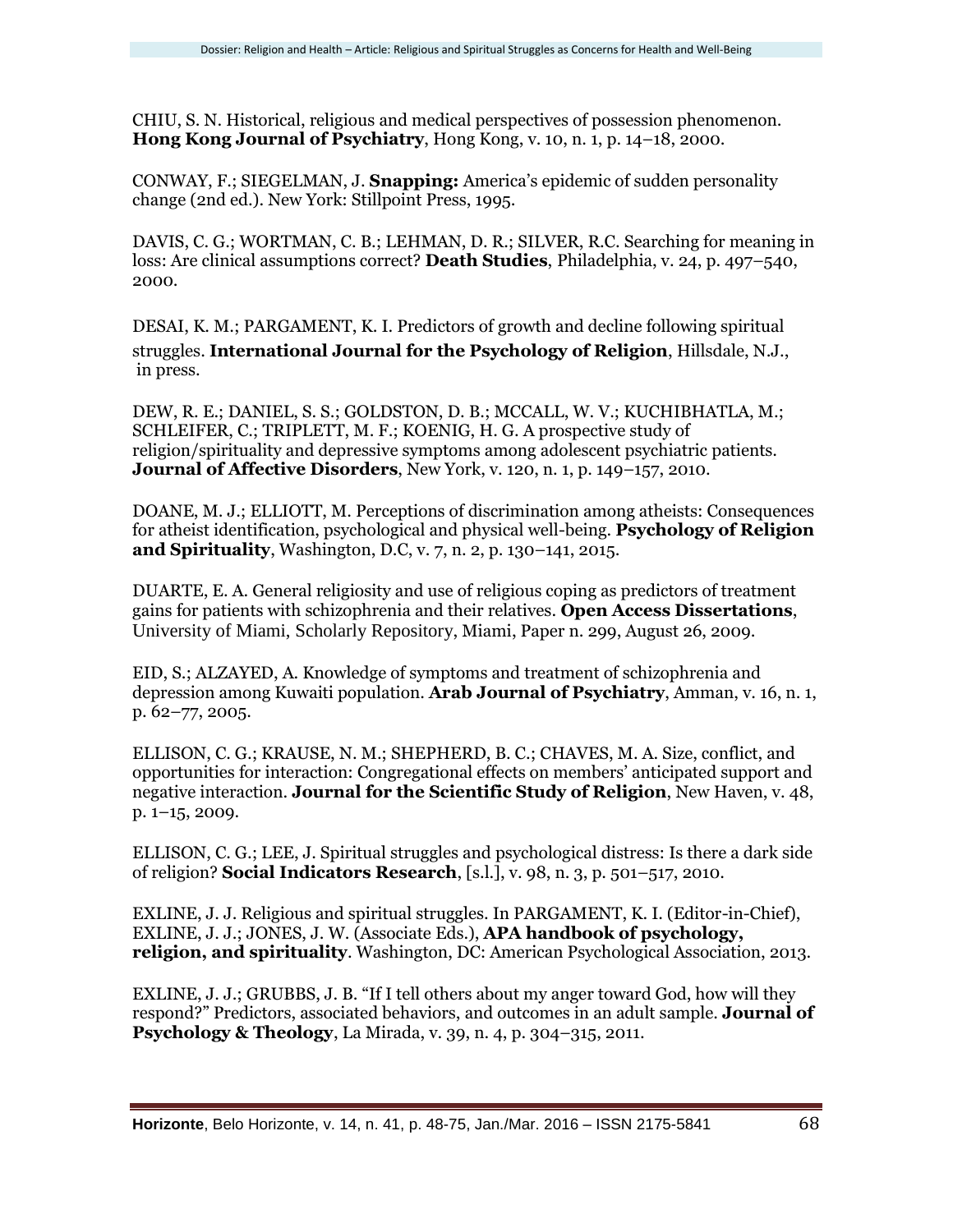EXLINE, J. J.; GRUBBS, J. B.; HOMOLKA, S. J. Seeing God as cruel vs. distant: Links with divine struggles involving anger, doubt, and fear of God's disapproval. **International Journal for the Psychology of Religion**, Hillsdale, N.J., v. 25, p. 29–41, 2015.

EXLINE, J. J.; KAPLAN, K. J.; GRUBBS, J. B. Anger, exit, and assertion: Do people see protest toward God as morally acceptable? **Psychology of Religion and Spirituality**, Washington, D.C, v. 4, n. 4, p. 264–277, 2012.

EXLINE, J. J.; PARGAMENT, K. I.; GRUBBS, J. B.; YALI, A. M. The Religious and Spiritual Struggles Scale: Development and initial validation. **Psychology of Religion and Spirituality**, Washington, D.C, v. 6, n. 3, p. 208–222, 2014.

EXLINE, J. J.; PARK, C. L.; SMYTH, J. M.; CAREY, M. P. Anger toward God: Socialcognitive predictors, prevalence, and links with adjustment to bereavement and cancer. **Journal of Personality and Social Psychology**, Washington, v. 100, n. 1, p. 129–148, 2011.

EXLINE, J. J.; ROSE, E. D. Religious and spiritual struggles. In PALOUTZIAN, R. F.; PARK, C. L. (Eds.), **Handbook of the psychology of religion and spirituality** (2nd ed.; pp. 380–398). New York: Guilford, 2013.

EXLINE, J. J.; ROSE, E. Religious and spiritual struggles. In PALOUTZIAN, R. F.; PARK, C. L. (Eds.), **Handbook of the psychology of religion.** New York: Guilford, 2005.

EXLINE, J. J.; YALI, A. M.; SANDERSON, W. C. Guilt, discord, and alienation: The role of religious strain in depression and suicidality. **Journal of Clinical Psychology**, New York v. 56, n. 12, p. 1481–1496, 2000.

FITCHETT, G.; MURPHY, P. E.; KIM, J.; GIBBONS, J. L.; CAMERON, J. R.; DAVIS, J. A. Religious struggle: Prevalence, correlates and mental health risks in diabetic, congestive heart failure, and oncology patients. **International Journal of Psychiatry in Medicine**, Amityville, NY, v. 34, n. 2, p. 179–196, 2004.

FITCHETT, G.; RYBARCZYK, B. D.; DEMARCO, G. A.; NICHOLAS, J. J. The role of religion in medical rehabilitation outcomes: A longitudinal study. **Rehabilitation Psychology**, Washington, v. 44, n. 4, p. 1–22, 1999.

FRANKL, V. **Man's search for meaning** (4th ed.). Boston, MA: Beacon Press, 1992. (Original work published 1946).

GANJE‐FLING, M. A.; MCCARTHY, P. Impact of childhood sexual abuse on client spiritual development: Counseling implications. **Journal of Counseling & Development**, v. 74, n. 3, p. 253–258, 1996.

GERSTENFELD, P. B. **Hate crimes:** Causes, controls, and controversies. Los Angeles, CA: SAGE, 2013.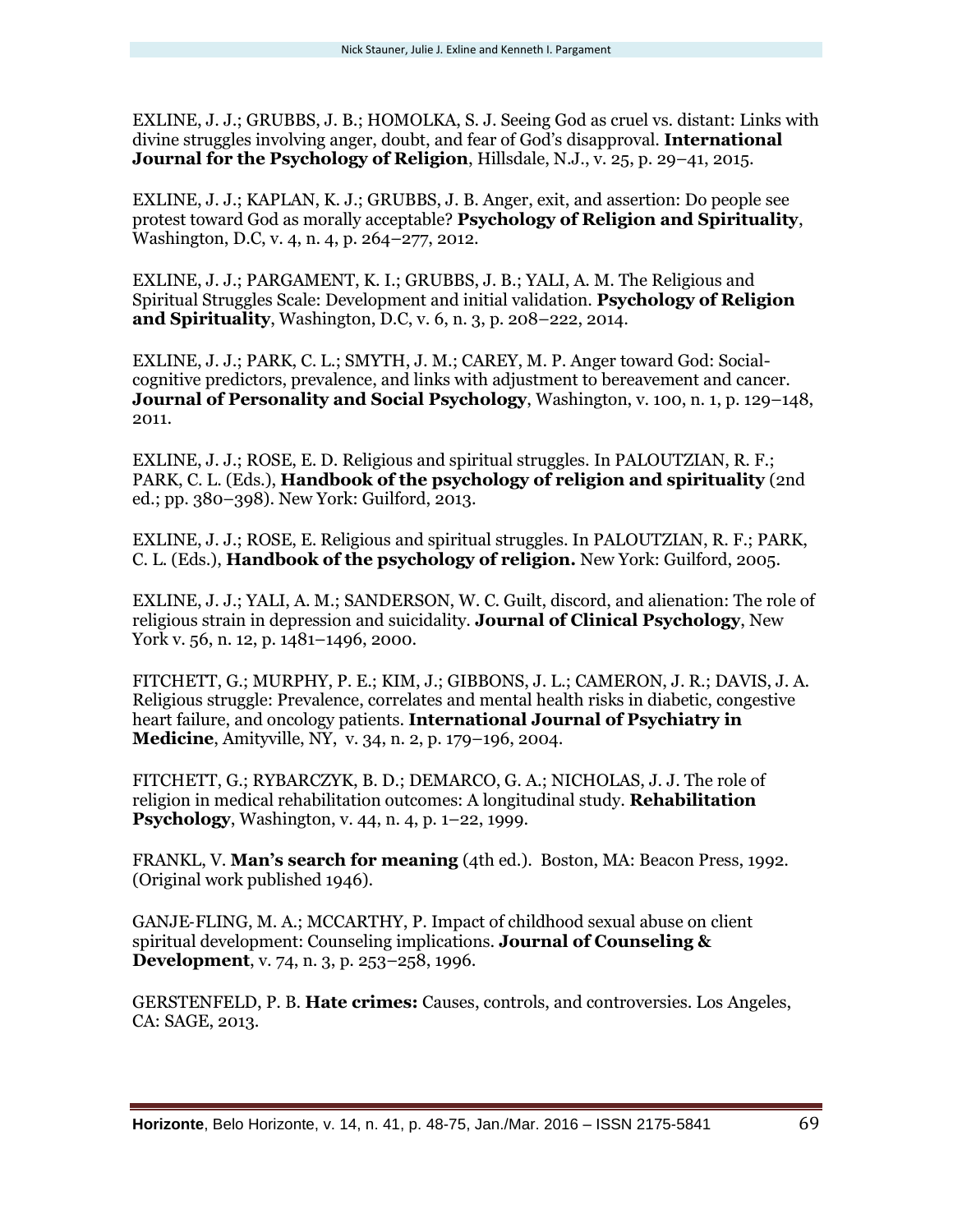GERVAIS, W. M. **The Varieties of Nonreligious Experience:** Causes and Consequences of Religious Disbelief. Presented at the convention for the American Psychological Association, Toronto, 2015, August.

GERVAIS, W. M.; SHARIFF, A. F.; NORENZAYAN, A. Do you believe in atheists? Distrust is central to anti-atheist prejudice. **Journal of Personality and Social Psychology**, Washington, v. 101, n. 6, p. 1189–1206, 2011.

GRANQVIST, P.; KIRKPATRICK, L. A. Religion, spirituality, and attachment. In PARGAMENT, K. I. (Editor-in-Chief); EXLINE, J. J.; JONES, J. W. (Associate Eds.), **APA handbook of psychology, religion, and spirituality**. Washington, DC: American Psychological Association, 2013.

GREENWAY, A. P.; MILNE, L. C.; CLARKE, V. Personality variables, self-esteem and depression and an individual's perception of God. **Mental Health, Religion & Culture**, Abingdon, v. 6, n. 1, p. 45–58, 2003.

GRUBBS, J. B.; EXLINE, J. J. Why did God make me this way? Anger at God in the context of personal transgressions. **Journal of Psychology and Theology**, La Mirada, CA, v. 42, p. 315–325.

GRUBBS, J. B.; EXLINE, J. J.; CAMPBELL, W. K. I deserve better and god knows it! Psychological entitlement as a robust predictor of anger at God. **Psychology of Religion and Spirituality**, Washington, D.C, v. 5, n. 3, p. 192–200, 2013.

GRUBBS, J. B.; EXLINE, J. J.; CAMPBELL, W. K.; TWENGE, J. M.; PARGAMENT, K. I. **God owes me!** An examination of divine entitlement, divine struggle, and psychological distress. Manuscript in preparation.

HALL, J. H.; FINCHAM, F. D. Self-forgiveness: The stepchild of forgiveness research. **Journal of Social and Clinical Psychology**, New York, v. 24, p. 621–637, 2005.

HAMMER, J. H.; CRAGUN, R. T.; HWANG, K.; SMITH, J. M. Forms, frequency, and correlates of perceived anti-atheist discrimination. **Secularism and Nonreligion**, Tampa, v. 1, p. 43–67, 2012.

HARLEY, J. L. **Pentecostal Christian view toward causes and treatment of mental health disorders**. Unpublished doctoral dissertation, Regent University, 2007.

HARTOG, K.; GOW, K. M. Religious attributions pertaining to the causes and cures of mental illness. **Mental Health, Religion and Culture**, Abingdon ,v. 8, p. 263–276, 2005.

HEINE, S. J.; PROULX, T.; VOHS, K. D. The meaning maintenance model: On the coherence of social motivations. **Personality and Social Psychology Review**, Mahwah, v. 10, n. 2, p. 88–110, 2006.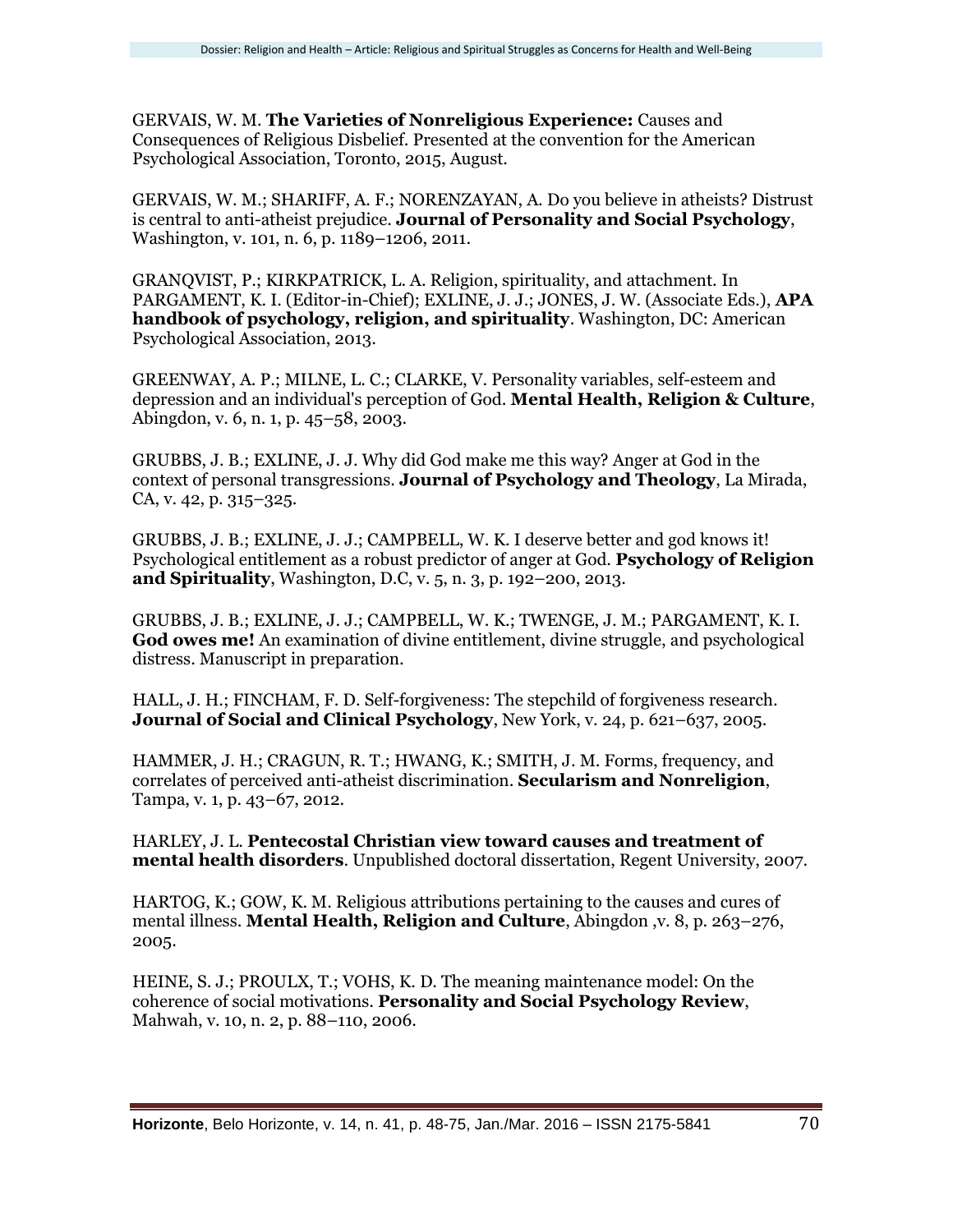HOOD, R. W.; HILL, P. C.; SPILKA, B. **The psychology of religion:** An empirical approach (4th ed.). New York: Guilford Press, 2009.

INTERNATIONAL HUMANIST AND ETHICAL UNION - IHEU. **Freedom of thought 2014:** A global report on the rights, legal status, and discrimination against humanists, atheists, and the non-religious. Available at:

<file:///C:/Users/101045/Downloads/FOT2014%20Full%2020141210.pdf>. Accessed on: October 29, 2015.

INOZU, M.; CLARK, D. A.; KARANCI, A. N. Scrupulosity in Islam: A comparison of highly religious Turkish and Canadian samples. **Behavior Therapy**, New York, v. 43, n. 1, p. 190–202, 2012.

JOHNSON, C. V.; HAYES, J. A. Troubled spirits: Prevalence and predictors of religious and spiritual concerns among university students and counseling center clients. **Journal of Counseling Psychology**, Tempe, v. 50, n. 4, p. 409–419, 2003.

KIM, K. H. Religion, body satisfaction, and dieting. **Appetite**, London, v. 46, n. 3, p. 285– 296, 2006.

KRAUSE, N.; WULFF, K. H. Church-based social ties, a sense of belonging in a congregation, and physical health status. **International Journal for the Psychology of Religion**, Hillsdale, N.J. v. 15, n. l, p. 73–93, 2005.

KRUMREI, E. J., MAHONEY, A.; PARGAMENT, K. I. Demonization of Divorce: Prevalence Rates and Links to Postdivorce Adjustment. **Family Relations**, Bowling Green, v. 60, n. 1, p. 90–103, Feb. 2011. doi: 10.1111/j.1741-3729.2010.00635.x

LIFTON, R. J.; OLSON, E. Symbolic immortality. In ROBBEN, A. C. G. M. (Ed.), **Death, Mourning, and Burial:** A cross-cultural reader. Malden, USA: Blackwell, 2009.

MARTIN, A. M. **Exploring forgiveness:** The relationship between feeling forgiven by God and self-forgiveness for an interpersonal offense. Unpublished doctoral dissertation, Case Western Reserve University, 2008.

MAUGER, P. A.; PERRY, J. E.; FREEMAN, T.; GROVE, D. C.; MCBRIDE, A. G.; MCKINNEY, K. E. The measurement of forgiveness: Preliminary research. **Journal of Psychology and Christianity**, Batavia, v. 11, p. 170–180, 1992.

MCCONNELL, K. M.; PARGAMENT, K. I.; ELLISON, C. G.; FLANNELLY, K. J. Examining the links between spiritual struggles and symptoms of psychopathology in a national sample. **Journal of Clinical Psychology**, New York v. 62, n. 12, p. 1469–1484, 2006.

MCCULLOUGH, M. E.; WILLOUGHBY, B. L. B. Religion, self-regulation, and self-control: Associations, explanations, and implications. **Psychological Bulletin**, Champaign, v. 135, n. 1, p. 69–93, 2009.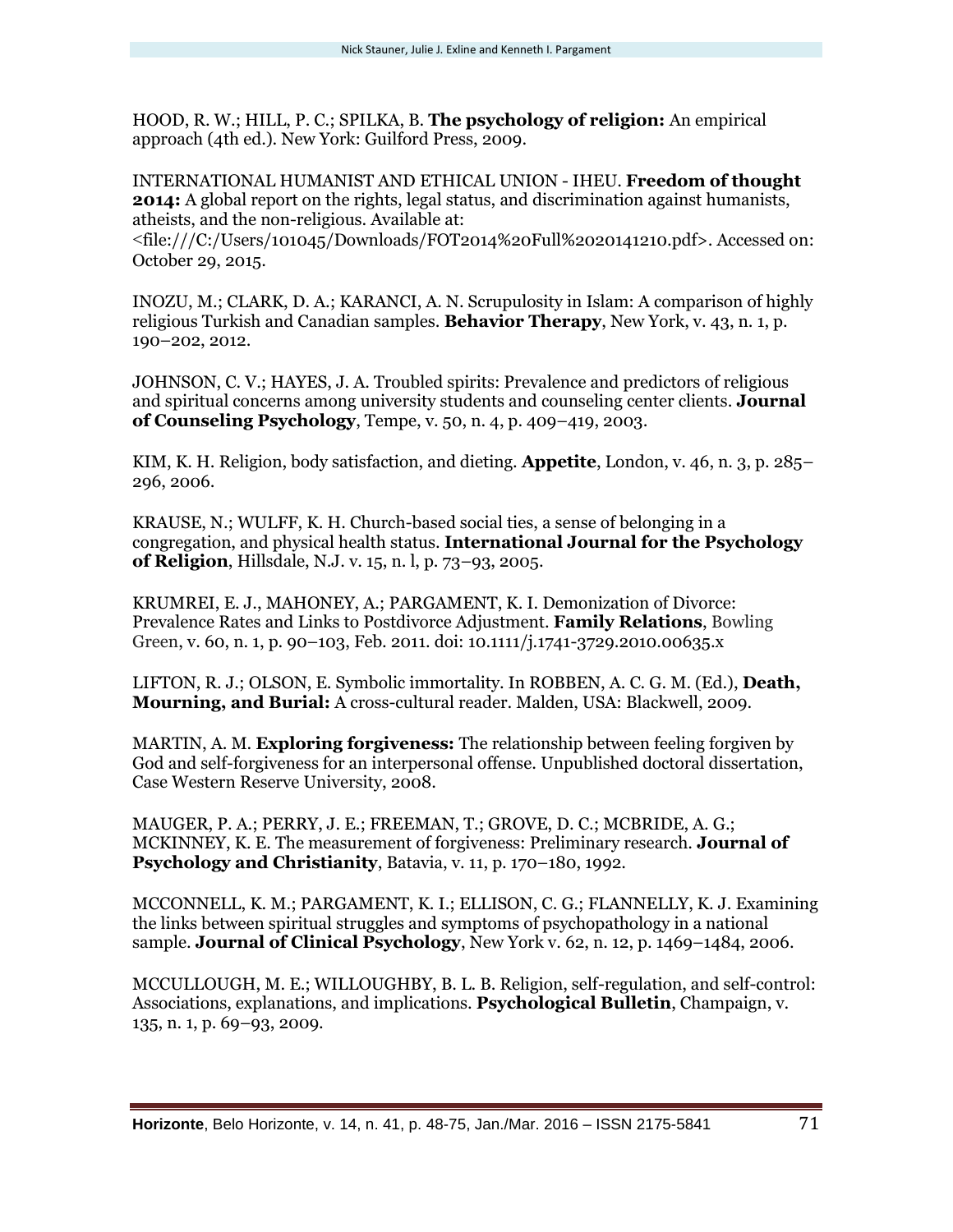MURRAY-SWANK, A.; MURRAY-SWANK. N. Spiritual and religious problems: Integrating theory and clinical practice. In PARGAMENT, K. I. (Editor-in-Chief); MAHONEY, A.; SHAFRANSKE, E. P. (Associate Eds.), **APA handbook of psychology, religion, and spirituality**. Washington, DC: American Psychological Association, 2013.

MURRAY-SWANK, N. A.; PARGAMENT, K. I. Solace for the soul: Evaluating a spirituallyintegrated counseling intervention for sexual abuse. **Counselling and Spirituality**, Ottawa, v. 27, n. 2, p. 157–174, 2008.

PALOUTZIAN, R. F. Purpose in life and value changes following conversion. **Journal of Personality and Social Psychology**, Washington, v. 41, p. 1153–1160, 1981.

PARGAMENT, K. I. **The psychology of religion and coping**. New York: Guilford, 1997.

PARGAMENT, K. I. **Spiritually integrated psychotherapy:** Understanding and addressing the sacred. New York: Guilford, 2007.

PARGAMENT, K. I.; DESAI, K. M.; MCCONNELL, K. M. Spirituality: A pathway to posttraumatic growth or decline? In: CALHOUN, L. G.; TEDESCHI, R. G. (Eds.). **Handbook of posttraumatic growth.** Mahwah, NJ: Lawrence Erlbaum, 2006. p. 121- 137.

PARGAMENT, K. I.; KOENIG, H. G.; PEREZ, L. M. The many methods of religious coping: Development and initial validation of the RCOPE. **Journal of Clinical Psychology**, New York, v. 56, n. 4, p. 519–543, 2000.

PARGAMENT, K. I.; KOENIG, H. G.; TARAKESHWAR, N.; HAHN, J. Religious struggle as a predictor of mortality among medically ill elderly patients: A two-year longitudinal study. **Archives of Internal Medicine**, Chicago, v. 161, n. 15, p. 1881–1885, 2001.

PARGAMENT, K. I.; SMITH, B. W.; KOENIG, H. G.; PEREZ, L. Patterns of positive and negative religious coping with major life stressors. **Journal for the Scientific Study of Religion**, New Haven, v. 37, n. 4, p. 710–724, 1998.

PARGAMENT, K. I; MURRAY-SWANK, N.; MAGYAR, G. M.; ANO, G. Spiritual struggle: A phenomenon of interest to psychology and religion. In MILLER, W. R.; DELANEY, H. D. (Eds.) **Judeo-Christian perspectives on psychology**. Washington D.C.: American Psychological Association, 2005.

PARGAMENT, K. I.; MURRAY-SWANK, N.; MAHONEY, A. Problem and solution: The spiritual dimension of clergy sexual abuse and its impact on survivors. **Journal of Childhood Sexual Abuse**, San Diego, v. 17, n. 3–4, 2008, p. 397–420, 2008.

PARK, C. L. Religion and meaning. In PALOUTZIAN, R. F.; PARK, C. L. (Eds.), **Handbook of the psychology of religion and spirituality**. New York: Guilford, 2013.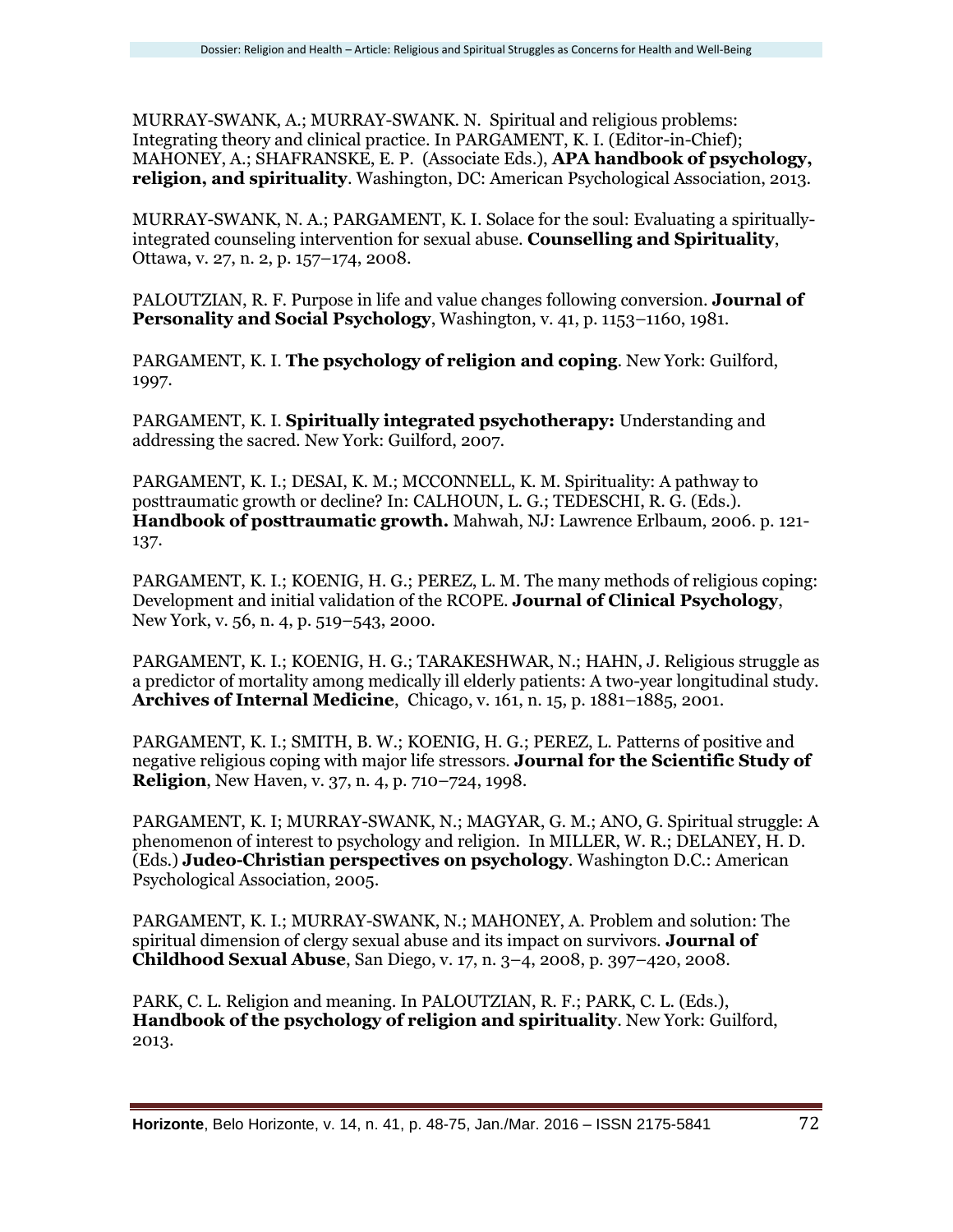PECK, M. S. **Glimpses of the devil:** A psychiatrist's personal accounts of possession, exorcism, and redemption. New York: Free Press, 2005.

PHILLIPS, R. E. III; CHENG, C. M.; PARGAMENT, K. I.; OEMIG, C.; COLVIN, S. D.; ABARR, A. N.; DUNN, M. W.; REED, A. S. Spiritual coping in American Buddhists: An exploratory study. **The International Journal for the Psychology of Religion**, Hillsdale, N.J., v. 19, n. 4, p. 231–243, 2009.

PHILLIPS, R. E. III; STEIN, C. H. God's will, God's punishment, or God's limitations? Religious coping strategies reported by young adults living with serious mental illness. **Journal of Clinical Psychology**, New York v. 63, n. 6, p. 529–540, 2007.

PIEDMONT, R. L. Does spirituality represent the sixth factor of personality? Spiritual transcendence and the Five-Factor Model. **Journal of Personality**, Durham v. 67, n. 6, p. 985–1013, 1999.

PIRUTINSKY, S.; ROSMARIN, D. H.; PARGAMENT K. I.; MIDLARSKY, E. Does negative religious coping accompany, precede, or follow depression among Orthodox Jews? **Journal of Affective Disorders**, New York, v. 132, n. 3, p. 401–405, 2011.

PLAKUN, E. M. Psychiatry in Tibetan Buddhism: Madness and its cure seen through the lens of religious and national history. **Journal of the American Academy of Psychoanalysis & Dynamic Psychiatry**, New York, NY ,v. 36, n. 3, p. 415–430, 2008.

PLANTE, T. G.; ALDRIDGE, A. Psychological patterns among Roman Catholic clergy accused of sexual misconduct. **Pastoral Psychology**, New York, v. 54, n. 1, p. 73–80, 2005.

PURCELL, B. C. **Spiritual terrorism:** Spiritual abuse from the womb to the tomb. Bloomington, Indiana: AuthorHouse, 2008.

REKER, G. T. Meaning in life of young, middle-aged, and older adults: Factorial validity, age, and gender invariance of the Personal Meaning Index (PMI). **Personality and Individual Differences**, Oxford, v. 38, p. 71–85, 2005.

ROSMARIN, D. H.; PARGAMENT, K. I.; FLANNELLY, K. J. Do spiritual struggles predict poorer physical/mental health among Jews? **The International Journal for the Psychology of Religion**, Hillsdale, N.J., v. 19, n. 4, p. 244–258, 2009.

RYFF, C. D. Happiness is everything, or is it? Explorations on the meaning of psychological well-being. **Journal of Personality and Social Psychology**, Washington, v. 57, n. 6, p. 1069–1081, 1989.

SANDAGE, S.J.; MOE, S.P. Narcissism and spirituality. In CAMPBELL, W. K.; MILLER, J. (Eds.), **The handbook of narcissism and narcissistic personality disorder:** Theoretical approaches, empirical findings, and treatment. New York: John Wiley & Sons, 2011.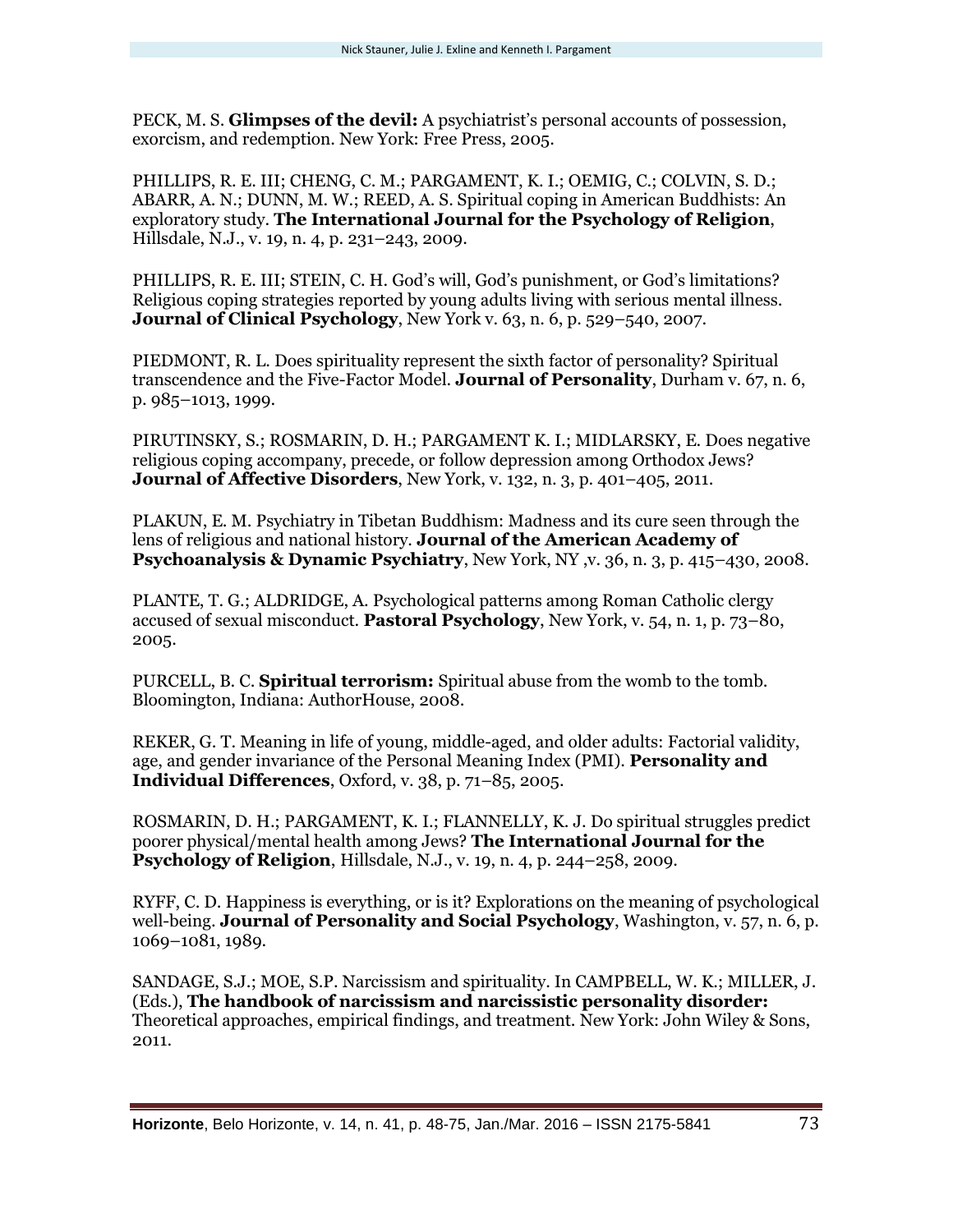SCHOTTENBAUER, M. A.; RODRIGUEZ, B. F.; GLASS, C. R.; ARNKOFF, D. B. Religious coping research and contemporary personality theory: An exploration of Endler's (1997) integrative personality theory. **British Journal of Social Psychology**, Leicester, v. 97, n. 4, p. 499–519, 2006.

SHULTS, F. L.; SANDAGE, S. J. **Transforming spirituality:** Integrating theology and psychology. Grand Rapids: Baker Academic, 2006.

SLATER, C. L. Generativity versus stagnation: An elaboration of Erikson's adult stage of human development. **Journal of Adult Development**, Norwell, MA, v. 10, n. 1, p. 53– 65, 2003.

SPERRY, L.; MILLER, L. **Spirituality in clinical practice:** Theory and practice of spiritually oriented psychotherapy. New York, NY: Routledge, 2011.

STARK, R. A. A taxonomy of religious experience. **Journal for the Scientific Study of Religion**, New Haven, v. 5, n. 1, p. 97–116, 1965.

STAUNER, N. **Personal goal attainment, psychological well-being change, and meaning in life.** Unpublished doctoral dissertation, University of California, Riverside, 2013. Available at: <http://escholarship.org/uc/item/3t34c68w>. Accessed on: October 10, 2014.

STAUNER, N.; EXLINE, J. J.; UZDAVINES, A.; BRADLEY, D. F. **The religious and spiritual struggles of the nonreligious and nonspiritual**. Presented at the Midyear Research Conference on Religion and Spirituality. Provo, Utah, 2015a, March.

STAUNER, N.; EXLINE, J. J.; WILT, J. A.; LINDBERG, M. J.; PARGAMENT, K. I. **Predicting life meaning and satisfaction with religious & spiritual struggles**. Presented at the Midyear Research Conference on Religion and Spirituality. Provo, UT, 2015b, March.

STAUNER, N.; WILT, J. A.; GRUBBS, J. B.; PARGAMENT, K. I.; EXLINE, J. J. **Neuroticism and stressful life events predict religious and spiritual struggles**. Presented at the convention of the International Association for the Psychology of Religion, Istanbul, Turkey, 2015c, August.

TARAKESHWAR, N.; PARGAMENT, K. I.; MAHONEY, A. (2003). Initial development of a measure of religious coping among Hindus. **Journal of Community Psychology**, New York, v. 31, n. 6, p. 607–628, 2003.

TAYLOR, C. Z. Religious addiction: Obsession with spirituality. **Pastoral Psychology**, New York, v. 50, n. 4, p. 291–315, 2002.

TOUSSAINT, L. L.; WILLIAMS, D. R. National survey results for Protestant, Catholic, and nonreligious experiences of seeking forgiveness and of forgiveness of self, of others, and by God. **Journal of Psychology and Christianity**, Batavia, v. 27, n. 2, p. 120–130, 2008.